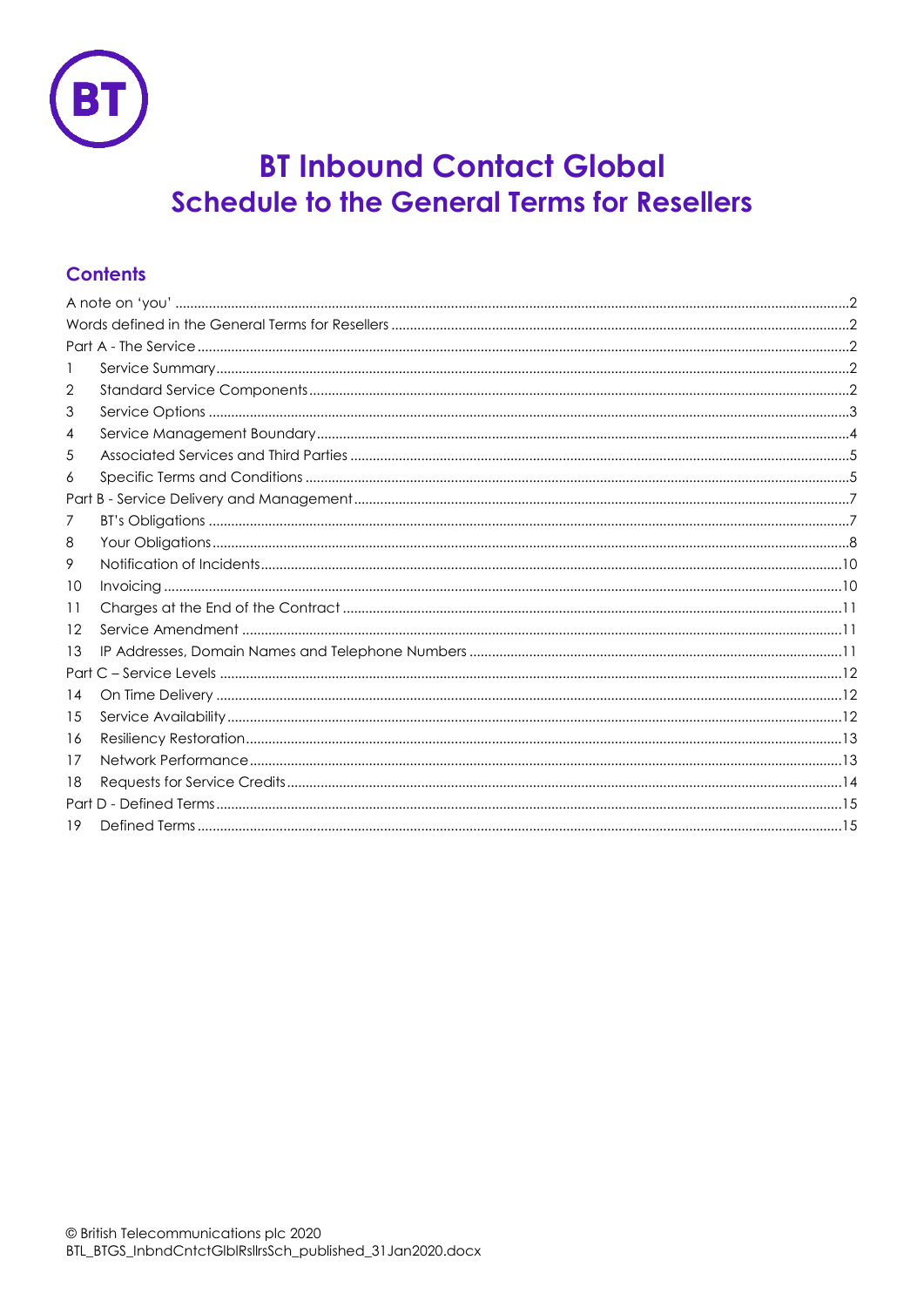

## <span id="page-1-0"></span>**A note on 'you'**

'You' and 'your' mean the Reseller.

Phrases that refer to 'either of us', 'either one of us', 'each or our', 'both of us' or 'one of us' mean one or both of BT and the Reseller, whichever makes sense in the context of the sentence.

## <span id="page-1-1"></span>**Words defined in the General Terms for Resellers**

Words that are capitalised but have not been defined in this Schedule have the meanings given to them in the General Terms for Resellers.

# <span id="page-1-2"></span>**Part A - The Service**

#### <span id="page-1-3"></span>**1 Service Summary**

BT will provide you with the Inbound Contact Global Service for you to resell to Customers, comprising:

- 1.1 the Standard Service Components; and
- 1.2 any of the Service Options that are selected by you as set out in any applicable Order,

#### (the "**Inbound Contact Global Service**").

- 1.3 The Service is a global Virtual Private Network service that allows telephone calls to be carried between an Inbound Node and your Customers' call centre(s). The Service has centralised intelligent routing capabilities that enable you to link call centres in different countries and provide Callers with a consistent, resilient and flexible service. The Service enables your Customers to customise their call centre networks using different routing options and features at each Site, to create Virtual Private Networks, and to manage incoming calls.
- 1.4 The Service carries telephone calls on the BT Network between the Inbound and Outbound Nodes and from the Outbound Nodes to Customer Site(s) via the Delivery Method specified in the Routing Plan. BT will provide you with telephone numbers located at or delivered to an Inbound Node. Callers to these numbers will be connected to the call centre specified in the Routing Plan.

#### <span id="page-1-4"></span>**2 Standard Service Components**

BT will provide all of the following standard service components ("**Standard Service Components**") in accordance with the details set out in any applicable Order:

#### 2.1 **Access Line**

BT will arrange for the Site(s) to be connected to an Inbound Node on the BT Network using the type of Access Line set out in the Order, or BT's agent may do this on BT's behalf. The Access Line option(s) available at a Site may vary according to the location of the Site.

#### 2.2 **Call Screening**

- The Service will screen calls according to your Customers' requirements based on:
- 2.2.1 The Caller's Service Number, if available; and
- 2.2.2 The Caller's Authorisation Codes.

## <span id="page-1-5"></span>2.3 **Call Routing**

The Service will route calls according to your Customers' requirements based on:

- 2.3.1 Geographic Routing;
- 2.3.2 PIN Routing;
- 2.3.3 Time dependent routing, which has three features in a fixed hierarchy as follows:
	- (a) Holiday routing, which defines routing by a specific calendar day(s);
	- (b) Day of week routing, which defines routing for each day of the week; and
	- (c) Time interval routing which routes calls to different call centres based on the time of day of the incoming call;`
- 2.3.4 Load balancing which distributes calls to multiple call centres based on:
	- (a) Call distribution/percentage allocation; and
	- (b) Uniform load distribution/maximum calls allowed.

and;

2.3.5 Quick menu routing and mid call announcements that route calls to pre-defined end points depending on Caller interaction.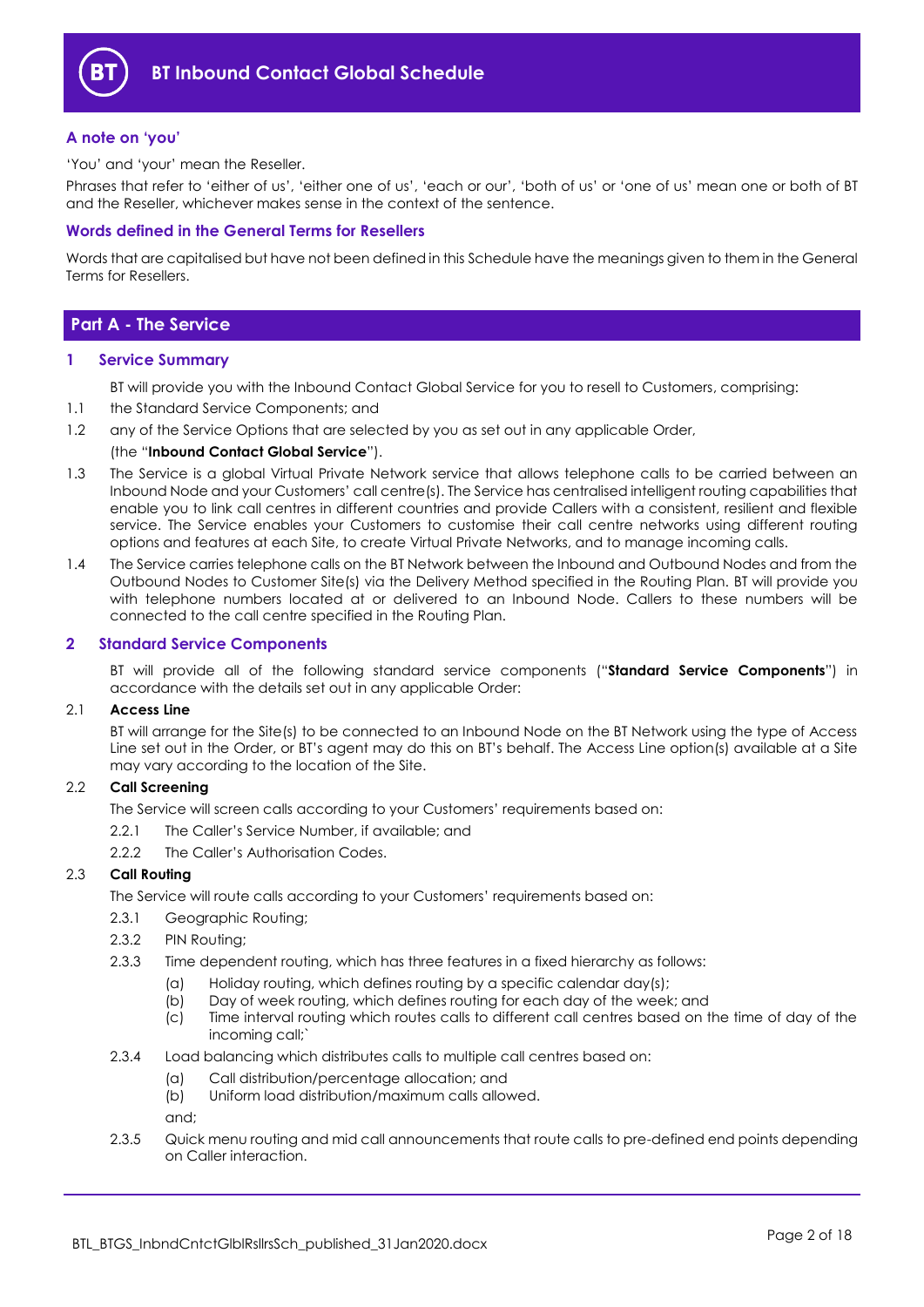

## 2.4 **Traffic Congestion Control**

- The traffic congestion control capabilities of the Service will deliver calls using the following features:
	- 2.4.1 Dialled Number Identification Service ("**DNIS**") that enables your Customers to specify which digits are delivered to an Access Line for more effective management of calls. For example, ensuring that a call is answered in the correct language queue. DNIS routing will be supported on Dedicated Access Lines, however, some functionality of DNIS can be replicated over PSTN using International Direct Dialling ("**IDD**") numbers, each pointing to a specific application, when requested in an Order;
	- 2.4.2 An alternative termination for overflow calls may be specified by your Customers in the Routing Plan when their call centre cannot handle the volume of incoming calls. This may be referred to as an "**Overflow**";
	- 2.4.3 Calling Line Identity ("**CLI**") is available in some locations, if your Customers have ordered Access Line(s) as the Delivery Method; and
	- 2.4.4 The queuing feature that allows calls to be held for a period of time before forwarding to an available agent.

### 2.5 **Service Numbers**

BT will provide the following Service Number types. Not all Service Number types are available in all locations.

- (a) Domestic Toll Free
- (b) National Call Rate
- (c) Shared Cost
- (d) Caller Pays ("**PSTN**")
- (e) International Toll Free
- (f) Universal International Freephone Numbers ("**UIFN**")
- (g) Public Voice-over-Internet Protocol ("**VOIP**")

## 2.6 **Delivery Method**

- 2.6.1 Calls will be delivered to your Customers' call centre(s) either by an Access Line or Switched Egress.
- 2.6.2 BT will determine whether regulation permits a call to be carried on the BT Network and terminated at the call centre based on the termination type, point-of-entry country code and termination country code.
- 2.6.3 Calls that cannot be terminated via a Dedicated Access Line for regulatory reasons will be blocked unless your Customers provide an alternative PSTN number to terminate the calls.

#### 2.7 **Routing Plans**

- 2.7.1 BT will route calls in accordance with your Customers' Routing Plan, or, when requested by you in accordance with the Alternative Routing Plan.
- 2.7.2 In the event that the Routing Plan or the Alternative Routing Plan contravenes the terms set out in this Schedule, the User Guide or the Order, BT may choose not to implement the Routing Plan or Alternative Routing Plan, and/or to suspend the Services until such time as the contravention is removed.

## <span id="page-2-0"></span>**3 Service Options**

BT will provide any of the following options that are selected by your Customers as set out in any applicable Order ("**Service Options**") and in accordance with the details set out in that Order:

#### 3.1 **Call Traffic Reporter**

BT will provide access to the Call Traffic Reporter.

## 3.2 **Call Traffic Controller**

- 3.2.1 Access to the Call Traffic Controller will be given by BT to up to five Users without incurring an additional Charge. You are responsible for any changes made to the Call Traffic Controller.
- <span id="page-2-1"></span>3.2.2 BT will provide you with the agreed level of access to the Call Traffic Controller. Certain levels of access will require the Users to be trained and certified in the use of the Call Traffic Controller prior to access being provided.

## <span id="page-2-2"></span>3.3 **BT Auto Contact**

- 3.3.1 BT Auto Contact is a self-service cloud platform. The following features are available as may be agreed in the Order:
	- (a) Host Connect allows information to be exchanged between a Caller and your Customer's computer giving automated access to the host or client/server data;
	- (b) Advanced Speech Recognition allows the BT Auto Contact platform to accept and process speech input to navigate an application;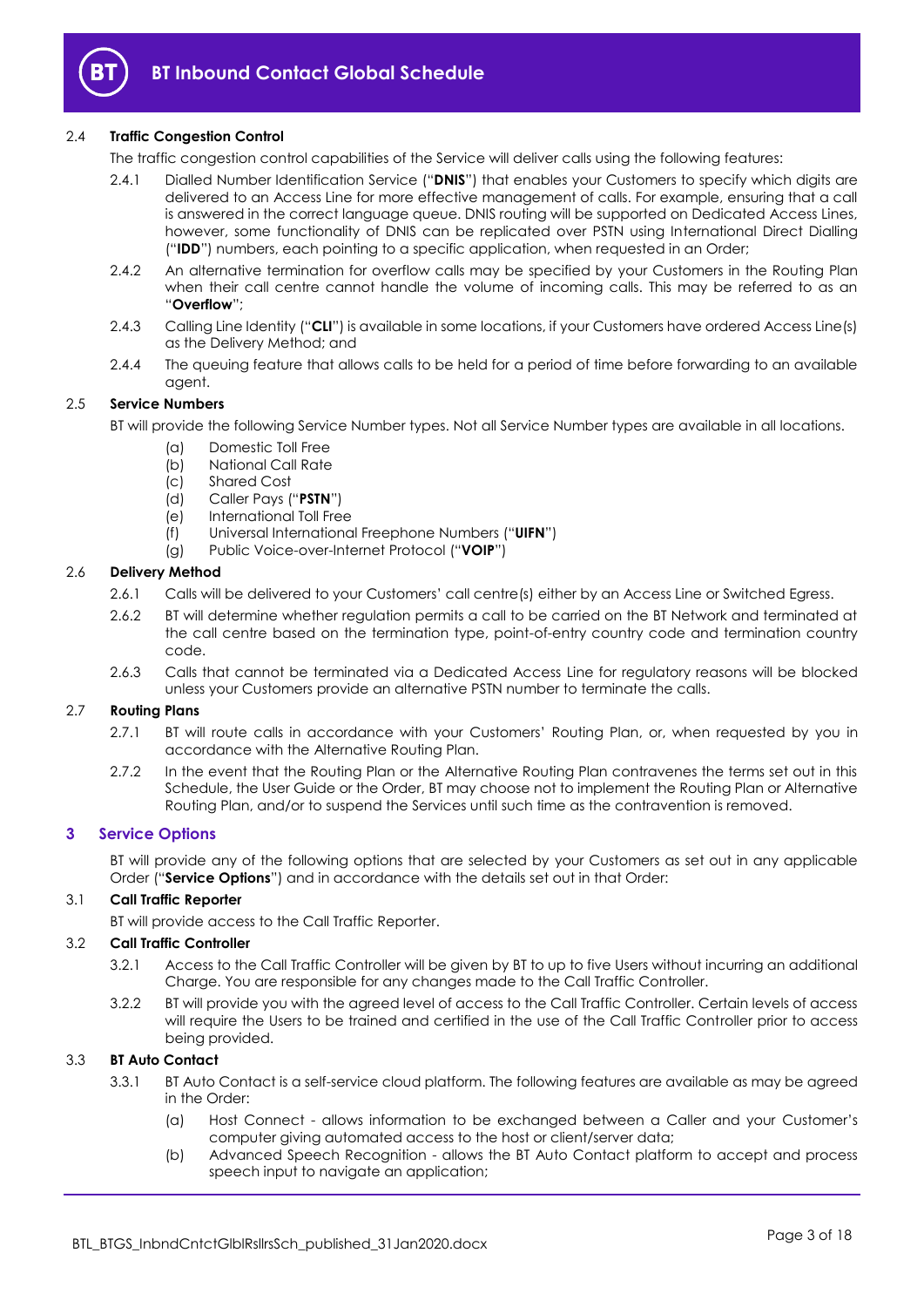

- (c) Text-to-Speech where BT Auto Contact converts names, addresses and other computer data into natural, readily understood speech. It digitally converts text messages into synthetic speech;
- (d) Web Host Connect allows Callers to access information from your Customers' web site(s) using web service requests. BT Auto Contact prompts the Caller for details via DTMF, voice, or text, and then accesses your Customers' servers to retrieve information, and relays it back to the Caller via text to speech technology;
- (e) BT Auto Connect Transfer Connect allows calls to be transferred or conferenced in a third party;
- (f) Automated Attendant provides automated call routing to chosen destinations after playing a recorded message, for 24 hours a day;
- (g) Outbound applications allows the platform to initiate automated customer service transactions. You will be required to purchase BT's outbound services to support this functionality;
- (h) multi-channel contact to BT Auto Contact the multi-channel contact application servers are provided as part of this Service, however the availability of the relevant channel is outside the scope of this Service;
- (i) PCI compliant payment applications;
- (j) BT Auto Contact reports are available on-line in addition to the reports provided by the Call Traffic Reporter; and
- (k) Business User Interface provides the ability to change certain parameters in the application. Users will access the Business User Interface over the Internet. Available parameters will be agreed by BT in advance.
- <span id="page-3-1"></span>3.3.2 Subject to Paragraph [8.3.18,](#page-8-0) prompts used in the BT Auto Contact applications can be changed by you or your Customer. All prompts must comply with BT's specifications as set out in the User Guide.
- 3.3.3 You will reserve a minimum capacity on the BT Auto Contact platform as set out in the Order. In the event that you consistently exceed that capacity, you will be required to increase your minimum commitment.

## <span id="page-3-0"></span>**4 Service Management Boundary**

- <span id="page-3-2"></span>4.1 BT will provide and manage the Service as set out in Parts B and C of this Schedule and as set out in the Order as follows:
	- 4.1.1 if an Access Line is used, between the Service Number and the Network Terminating Unit on the Access Line;
	- 4.1.2 if Switched Egress is used, between the Service Number and the interface with the PSTN on the Outbound Node.

### ("**Service Management Boundary**").

- 4.2 BT will have no responsibility for the Service outside the Service Management Boundary.
- 4.3 BT does not make any representations, whether express or implied, about the interoperability between the Service and any Customer Equipment.
- 4.4 BT is under no obligation to attempt to deliver calls to any destination not stated in the Routing Plan.
- 4.5 BT will not be responsible for the ability of you or your Customer's Callers to access the Service to enable delivery of calls to the Inbound Node.
- 4.6 Number Porting: BT will not support the porting of PSTN (Caller Pays) access numbers from the Service and are not liable for outages that may occur during the conversion of these numbers from BT to another carrier.
- 4.7 BT will not be responsible for your Customers' systems or equipment or connectivity to any your Customers' systems by any BT Auto Contact applications, unless otherwise and to the extent agreed in the Order.
- 4.8 For any Services delivered over Public VOIP:
	- 4.8.1 BT will not be responsible for your Customers' use of Public VOIP to access the Service;
	- 4.8.2 BT does not guarantee the quality of the Service provided by Public VOIP;
	- 4.8.3 BT will not be responsible for notifying the Public VOIP carrier of any Incidents.
	- 4.8.4 the Service Levels set out in Part C do not apply;
	- 4.8.5 BT will not resolve any Incidents of quality or connectivity for any Services delivered over Public VOIP, but BT will use commercially reasonable endeavours to troubleshoot connectivity issues between the Public VOIP carrier and the BT Network; and
	- 4.8.6 you will ensure that your Customers are aware that they are responsible for any ordering and maintenance of their Public VOIP access, including, as applicable, paying all fees associated with the Public VOIP access and setting up any required user profiles.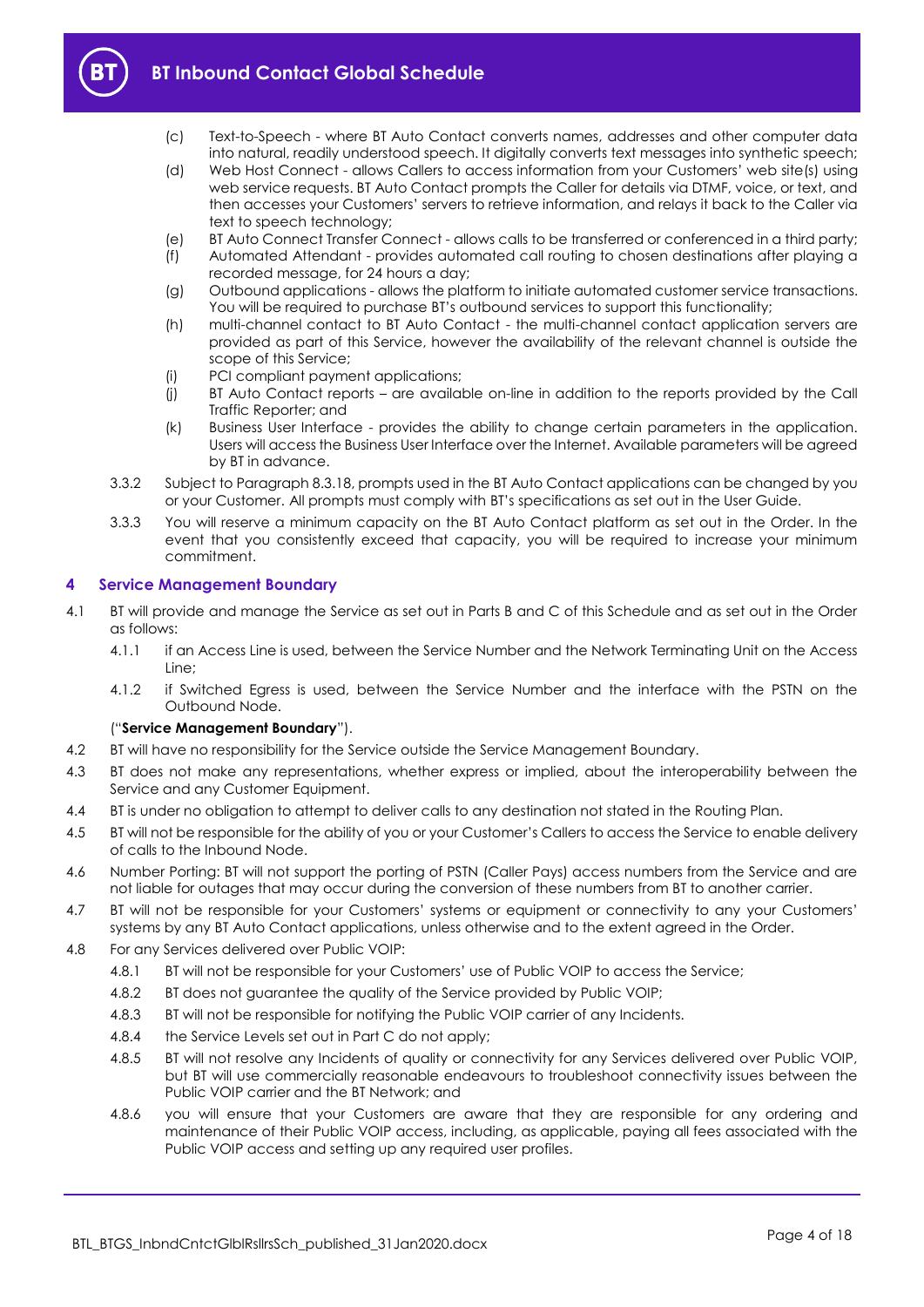

## <span id="page-4-0"></span>**5 Associated Services and Third Parties**

5.1 If BT provides any services other than the Service, this Schedule will not apply to those services and those services will be governed by their separate terms and conditions.

## <span id="page-4-1"></span>**6 Specific Terms and Conditions**

#### 6.1 **Termination for Convenience**

For the purposes of Clause 17 of the General Terms, either of us may, at any time after the Service Start Date and without cause, terminate the Service or any Order by giving 90 days' Notice to the other.

## 6.2 **Minimum Period of Service**

At the end of the Minimum Period of Service, unless one of us gives Notice to the other of an intention to terminate the Service in accordance with the Contract, BT will continue to provide the Service and both of us will continue to perform each of our obligations in accordance with the Contract.

- <span id="page-4-4"></span>6.2.1 BT may propose changes to this Schedule by giving you Notice at least 90 days prior to the end of the Minimum Period of Service ("**Notice to Amend**").
- <span id="page-4-3"></span><span id="page-4-2"></span>6.2.2 Within 21 days of any Notice to Amend, you will provide BT Notice:
	- (a) agreeing to the changes BT proposed, in which case those changes will apply from the beginning of the following Renewal Period;
	- (b) requesting revisions to the changes BT proposed, in which case both of us will enter into good faith negotiations for the remainder of that Minimum Period of Service, as applicable, and, if agreement is reached, the agreed changes will apply from the beginning of the following Renewal Period; or
	- (c) terminating the Contract at the end of the Minimum Period of Service ("**Notice of Non-Renewal**").
- 6.2.3 If BT has not reached agreement in accordance with Paragraph [6.2.2\(b\)](#page-4-2) by the end of the Minimum Period of Service or the Renewal Period, as applicable, the existing terms of this Schedule will apply from the beginning of the following Renewal Period unless either of us elects to give a Notice of Non-Renewal.

#### 6.3 **Content**

- 6.3.1 Where BT provides you with Content, you agree that, and, you will ensure that your Customers are aware and agree that:
	- (a) the use of Content is at your or your Customers' own risk;
	- (b) the Content may change from time to time;
	- (c) the Content will only be used for its own purposes and is protected by copyright, trademark, and other Intellectual Property Rights;
	- (d) you and your Customers will not copy, store, adapt, modify, transmit, distribute externally, play or show in public, broadcast or publish any part of the Content;
	- (e) BT will not guarantee the accuracy or completeness of the Content;
	- (f) you and your Customers comply with any applicable terms and conditions when accessing Content; and
	- (g) access to any Content provided on a subscription basis as part of the Service will cease when this Contract ends.
- 6.3.2 BT will have no obligation to store Content or any responsibility if stored Content is lost or deleted.
- 6.3.3 BT recommends that you and your Customers save copies of information you or your Customers wish to keep on other devices not connected with the Service.

#### 6.4 **Access Using the Internet**

- 6.4.1 You agree and will ensure that your Customer agrees that where the Service provides access to the Internet, the use of the Internet is at your and your Customers' risk.
- 6.4.2 BT does not recommend the use of Public VOIP to access the Service where data or content is confidential in nature.

#### 6.5 **Data Segregation**

Where applicable, the portion of BT Auto Contact through which content will pass, and the servers on which content will be stored, will not be segregated or in a separate physical location from servers on which BT's other customers' content is or will be transmitted or stored.

#### 6.6 **Use of BT Auto Contact**

6.6.1 BT Auto Contact is not suitable for hosting life-support or other critical applications where the failure or potential failure of BT Auto Contact can cause injury, harm and/or death.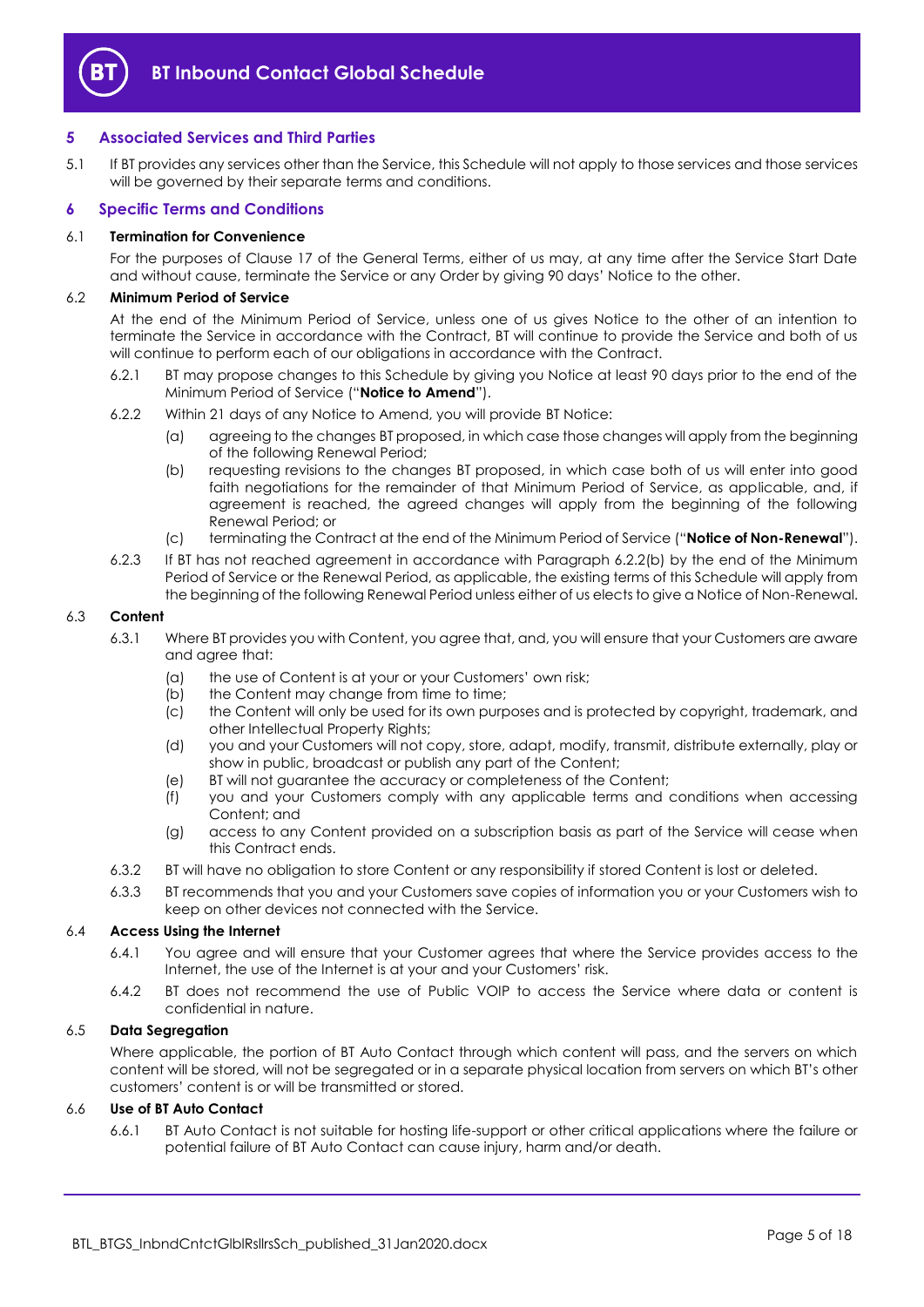

6.6.2 Use of BT Auto Contact to support such applications is fully at your own risk and you assume all risk arising out of such use.

## 6.7 **Service Numbers**

Any Service Number acquired by BT for the Service and provided to you is the property of BT.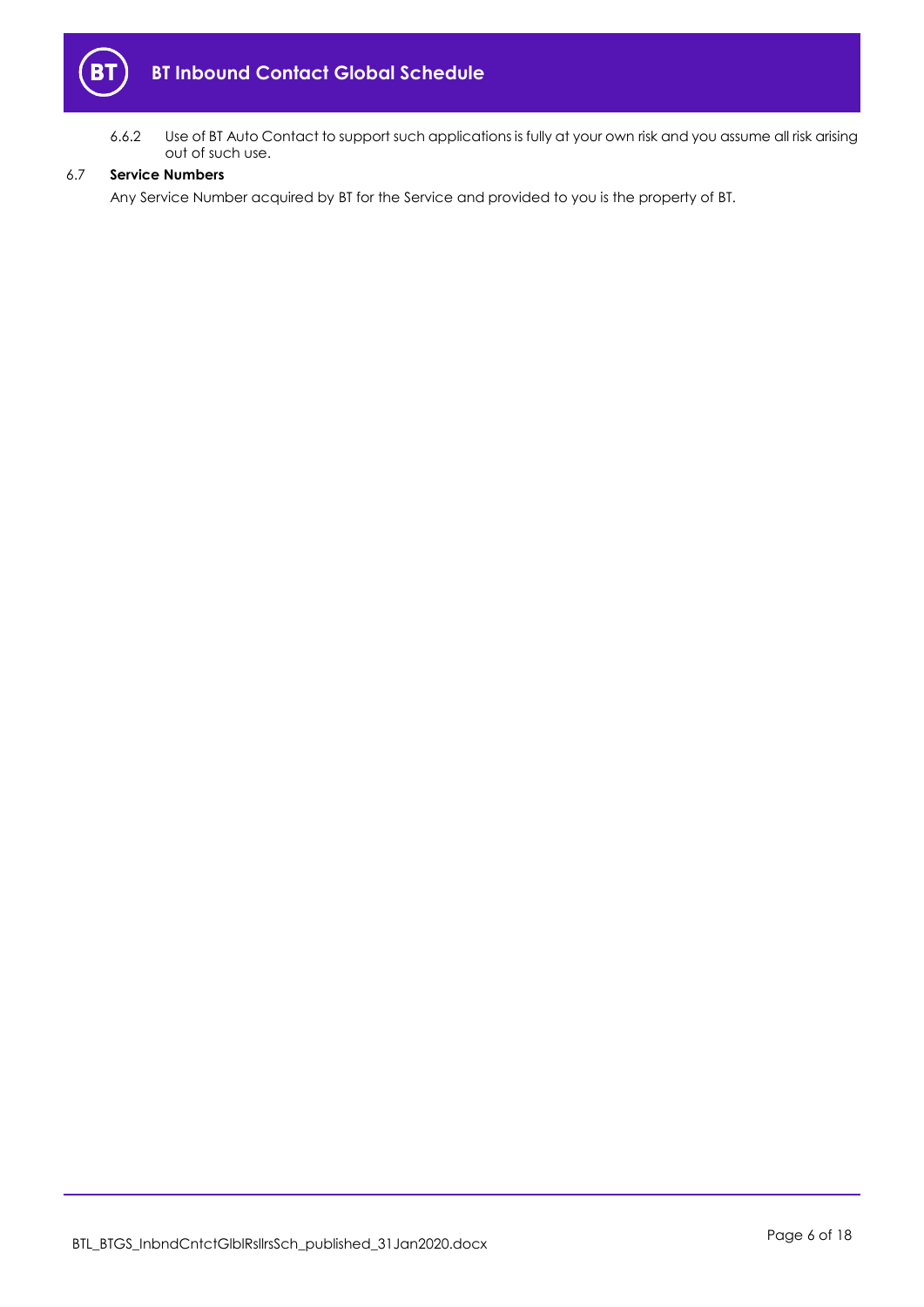

## <span id="page-6-0"></span>**Part B - Service Delivery and Management**

## <span id="page-6-1"></span>**7 BT's Obligations**

## <span id="page-6-7"></span>7.1 **Service Delivery**

Before the Service Start Date and, where applicable, throughout the provision of the Service, BT:

- 7.1.1 will provide you with contact details for the helpdesk that you will be able to contact to submit service requests, report Incidents and ask questions about the Service ("**Service Desk**");
- 7.1.2 will comply with all reasonable health and safety rules and regulations and reasonable security requirements that apply at a Site and are notified to BT in writing. BT will not be liable if, as a result of any such compliance, BT is in breach of any of BT's obligations under this Contract;
- 7.1.3 will, where applicable, arrange for any surveys to be conducted to confirm the availability of a suitable Access Line to the Sites. If the surveys identify that additional engineering work is required in order to provide a suitable Access Line to the Sites, BT may provide a new quote to you, detailing the additional Charges you will need to pay for the engineering work to be completed and:
	- (a) if you accept the new quote, BT will cancel the existing Order to the affected Sites, will generate a new Order for the affected Sites and will arrange for the additional engineering works to be carried out; or
	- (b) if you do not accept the new quote, BT will cancel your existing Order for the provision of Service to the affected Sites and BT will have no obligation to provide the Service;
- <span id="page-6-6"></span>7.1.4 will provide you with a date on which delivery of the Service (or each part of the Service, including to each Site) is due to start ("**Reseller Committed Date**") and will use commercially reasonable endeavours to meet any Reseller Committed Date;
- 7.1.5 will inform you if it is necessary for you to provide any input(s) in order for the Service to function; and
- 7.1.6 will be responsible for obtaining appropriate Service Numbers from a local telecommunications provider unless BT advises you otherwise. BT may withdraw such numbers from you on reasonable notice.

#### <span id="page-6-2"></span>7.2 **Commissioning of the Service**

Before the Service Start Date, BT will:

- 7.2.1 configure the Service;
- 7.2.2 conduct a series of standard tests on the Service to ensure that it is configured correctly;
- 7.2.3 provide Service Numbers, Access Lines (where required) and implement the Routing Plan ; and
- 7.2.4 on the date that BT has completed the activities in this Paragraph [7.2,](#page-6-2) confirm to you that the Service is available for performance of any Acceptance Tests as set out in Paragraph [8.2.](#page-7-1)

## <span id="page-6-4"></span><span id="page-6-3"></span>7.3 **During Operation**

On and from the Service Start Date, BT:

- 7.3.1 will respond and use reasonable endeavours to remedy an Incident without undue delay and in accordance with the Service Levels in Part C of the Contract if BT detects or if you report an Incident on the BT Network;
- <span id="page-6-5"></span>7.3.2 will work with the relevant supplier to restore Service as soon as practicable during Local Contracted Business Hours, or if you report an Incident on the Access Line;
- 7.3.3 will maintain a web portal and server to provide you and your Customers with online access to performance reports;
- 7.3.4 may carry out Maintenance from time to time and will endeavour to inform you:
	- (a) at least five Business Days before any Planned Maintenance on the BT Network and/or BT Equipment, however, you agree that BT may inform you with less notice than normal where emergency Maintenance is required; or
	- (b) without undue delay for scheduled Access Line maintenance by a supplier;
- 7.3.5 may, in the event of a security breach affecting the Service, require you to and ensure that your Customers change any or all of your or their passwords. BT does not guarantee the security of the Service against unauthorised or unlawful access or use;
- 7.3.6 will make platform capacity available up to the level that you have committed to in the Order. If you require capacity in excess of the commitment level to meet peak demands, then BT will use reasonable endeavours to make capacity available, but do not commit to provide such capacity; and
- 7.3.7 will provide the capacity for the Access Lines stated in the Order in the event you order Access Lines from BT.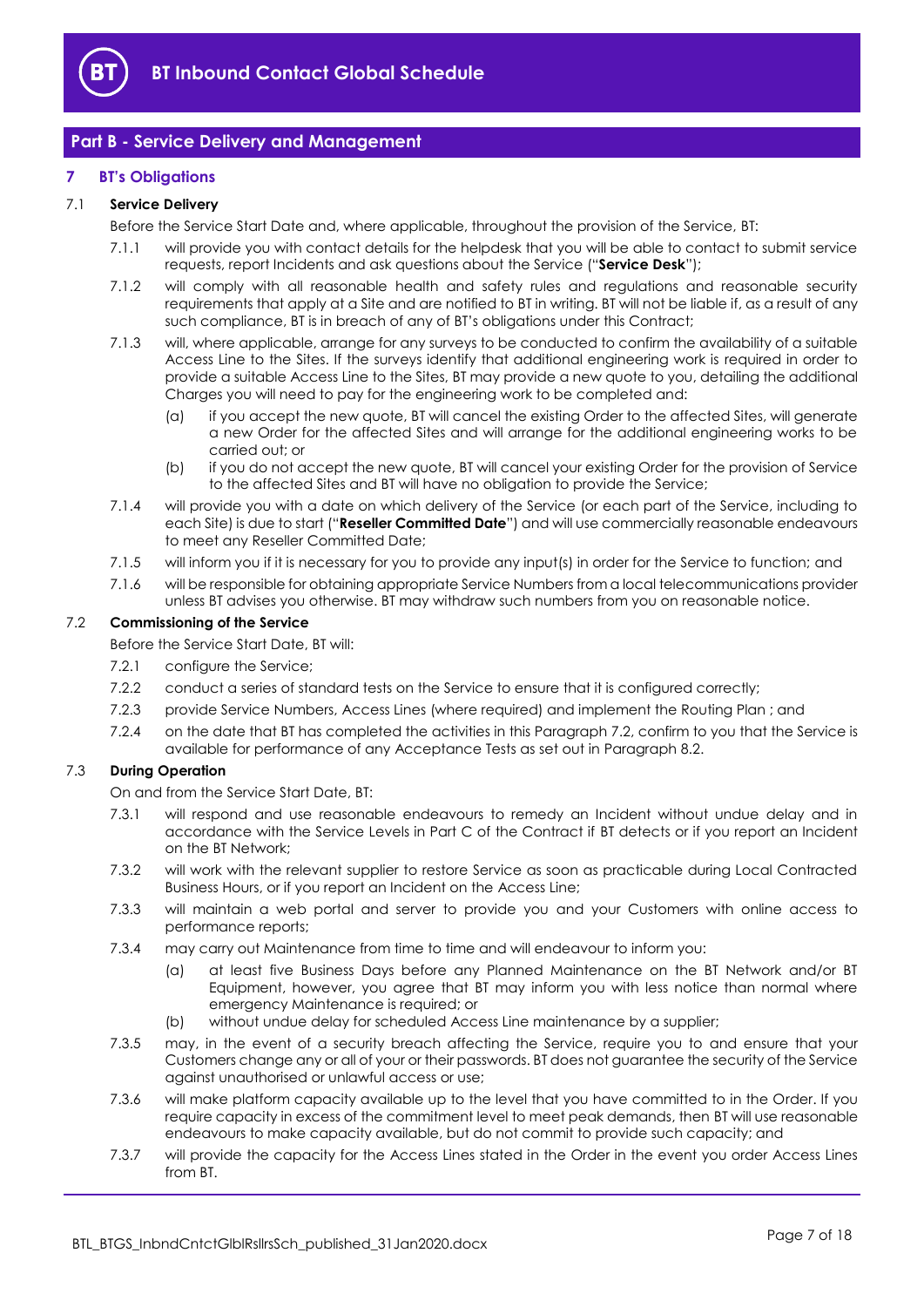

## 7.4 **The End of the Service**

On termination of the Service by either one of us, or expiry, BT:

- 7.4.1 will provide configuration information relating to the Service provided at the Sites in a format that BT reasonably specifies; and
- 7.4.2 will disconnect and remove any BT Equipment located at the Sites.

## <span id="page-7-0"></span>**8 Your Obligations**

## 8.1 **Service Delivery**

- Before the Service Start Date and, where applicable, throughout the provision of the Service by BT, you will:
- 8.1.1 provide BT with the names and contact details of any individuals authorised to act on your behalf for Service management matters ("**Reseller Contact**"), but BT may also accept instructions from a person who BT reasonably believes is acting with your authority;
- 8.1.2 provide BT with any information reasonably required without undue delay;
- 8.1.3 ensure that your Customer provides BT with access to any Sites during Business Hours, or as otherwise agreed, to enable BT to set up, deliver and manage the Service;
- 8.1.4 ensure that your Customers complete any preparation activities that BT may request to enable your Customers to receive the Services promptly and in accordance with any reasonable timescales;
- 8.1.5 notify BT in writing of any health and safety rules and regulations and security requirements that apply at a Site;
- 8.1.6 in jurisdictions where an employer is legally required to make such disclosure to its employees and/or Users:
	- (a) inform employees and Users and ensure that your Customers inform their employees and Users that as part of the Service being delivered by BT, BT may monitor and report to you the use of any targeted applications by your or your Customers' employees and/or Users; and
	- (b) ensure that you and your Customers' employees and Users have consented or will be deemed to have consented to such monitoring and reporting (if such consent is legally required), agree that BT will not be liable for any failure by you or your Customers to comply with this instruction and indemnify BT from and against any Claims or action brought by your, or your Customers' employees or Users against BT arising out of the delivery of Services by BT;
- 8.1.7 ensure that the LAN protocols and applications you or your Customers use will be compatible with the Service;
- 8.1.8 ensure that your Customers provide and maintain PSTN, ISDN or broadband lines at the Sites for exclusive use with the Service Your Customers will pay all charges related to provision and use of such lines and report any incidents in such lines directly to the supplier of the line;
- 8.1.9 ensure that your Customers provide all Public VOIP Access Numbers or Web Buttons;
- 8.1.10 ensure that your Customers order the platform capacity required to meet their business need; and
- 8.1.11 integrate any channels to the BT Auto Contact platform to support multi-channel contact, unless it is specified as BT's responsibility in the Order.

#### <span id="page-7-3"></span><span id="page-7-1"></span>8.2 **Acceptance Tests**

- 8.2.1 After receiving notice from BT under Paragraph [7.2.4,](#page-6-3) you will promptly carry out the Acceptance Tests for the Service. The Service will be deemed to have been accepted if you have not:
	- (a) carried out the Acceptance Tests and confirmed acceptance in writing; or
	- (b) notified BT in writing that the Service has not passed the Acceptance Tests, within five Business Days following notification under Paragraph [7.2.4.](#page-6-3)
- 8.2.2 Subject to Paragraph [8.2.3,](#page-7-2) the Service Start Date will be the earlier of the following:
	- (a) the date that you confirm acceptance of the Service in writing under Paragraph [8.2.1\(a\);](#page-7-3) or
	- (b) the date following the fifth Business Day following notification under Paragraph [7.2.4.](#page-6-3)
- <span id="page-7-2"></span>8.2.3 In the event that the Acceptance Tests are not passed, BT will remedy the non-conformance without undue delay and notify you that BT has remedied the non-conformance, and inform you of the Service Start Date.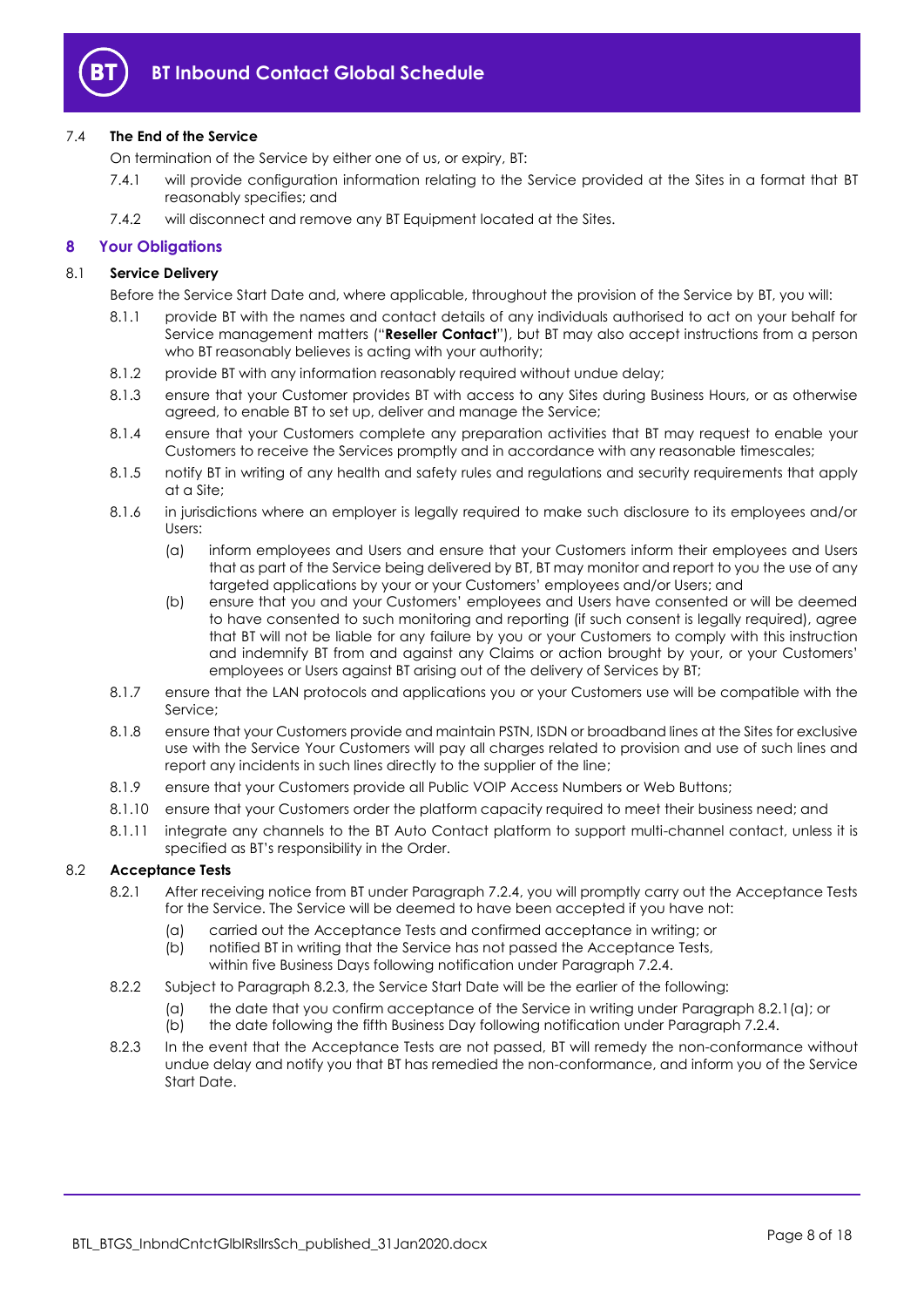

## 8.3 **Service Operation**

On and from the Service Start Date, you will:

- 8.3.1 report Incidents to the Reseller Contact and not to the Service Desk:
- 8.3.2 monitor and maintain any Customer Equipment connected to the Service or used in connection with the Service;
- 8.3.3 ensure that any Customer Equipment that is connected to the Service or used directly or indirectly, in relation to the Service is:
	- (a) connected and used in accordance with any instructions, standards and safety and security procedures applicable to the use of that Customer Equipment; and
	- (b) adequately protected against viruses and other beaches of security;
	- (c) technically compatible with the Service and will not harm or damage BT Equipment, the BT Network, or any of BT's supplier's or subcontractor's network or equipment; and
	- (d) approved and used in accordance with relevant instructions and Applicable Law;
- 8.3.4 immediately disconnect any Customer Equipment, or advise BT to do so at your expense, if Customer Equipment does not meet any relevant instructions, standards or Applicable Law;
- 8.3.5 connect equipment to the Service only by using the NTE at the Sites;
- 8.3.6 distribute, manage and maintain access profiles, passwords and other systems administration information relating to the control of Users' access to the Service;
- 8.3.7 maintain a list of current Users and immediately terminate access for any person who ceases to be an Authorised User;
- 8.3.8 ensure the security and proper use of all valid User access profiles, passwords and other systems administration information used in connection with the Service and:
	- (a) inform BT immediately if a user ID or password has, or is likely to, become known to an unauthorised person, or is being or may be used in an unauthorised way;
	- (b) take all reasonable steps to prevent unauthorised access to the Service; and
	- (c) satisfy BT's security checks if a password is lost or forgotten;
- 8.3.9 if BT requests you or your Customers to do so in order to ensure the security or integrity of the Service, change any or all passwords, Authorisation Codes and/or other systems administration information used in connection with the Service;
- <span id="page-8-1"></span>8.3.10 ensure that the maximum number of Users that you authorise to access and use the Service ("**Authorised Users**") will not exceed the permitted number of User identities set out in the Order;
- 8.3.11 not allow any Authorised User subscription to be used by more than one individual User unless it has been reassigned in its entirety to another individual Authorised User, in which case you will ensure the prior Authorised User will no longer have any right to access or use the Service;
- 8.3.12 maintain a written, up to date list of current Authorised Users and provide such list to BT within five Business Days of BT's written request at any time;
- 8.3.13 inform BT within five working days if the number of Users increases by more than five per cent from the number of Users set out in the Order. In these circumstances, or if BT can demonstrate by management reports that the number of Users exceeds that limit, BT may increase the Charges proportionally;
- 8.3.14 be responsible for providing telephone service for a Site where the Delivery Method for a Site includes Switched Egress, and for any related charges;
- 8.3.15 follow BT's processes when you want an Alternative Routing Plan activated;
- 8.3.16 ensure that no content will be knowingly transmitted by you or a User using the Service containing any Harmful Code;
- 8.3.17 ensure that all Call Traffic Controller Users are trained in accordance with Paragraph [3.2.2;](#page-2-1)
- <span id="page-8-0"></span>8.3.18 be responsible for all BT Auto Contact application content, and will ensure that the prompts comply with the laws and regulations of each country the application supports. You are solely responsible for the creation, editorial content, control, and all other aspects of the content, and will obtain, prior to transmission, all authorisations and permissions required to use and transmit the content over the BT Auto Contact platform;
- 8.3.19 be responsible for providing required Public VOIP information in accordance with BT's process;
- 8.3.20 ensure that no quick menu routing and mid call announcements will be used by you for terminating a call for any reason (including for emergency situations);
- 8.3.21 present all configurations and Routing Plans in Greenwich Mean Time ("**GMT**");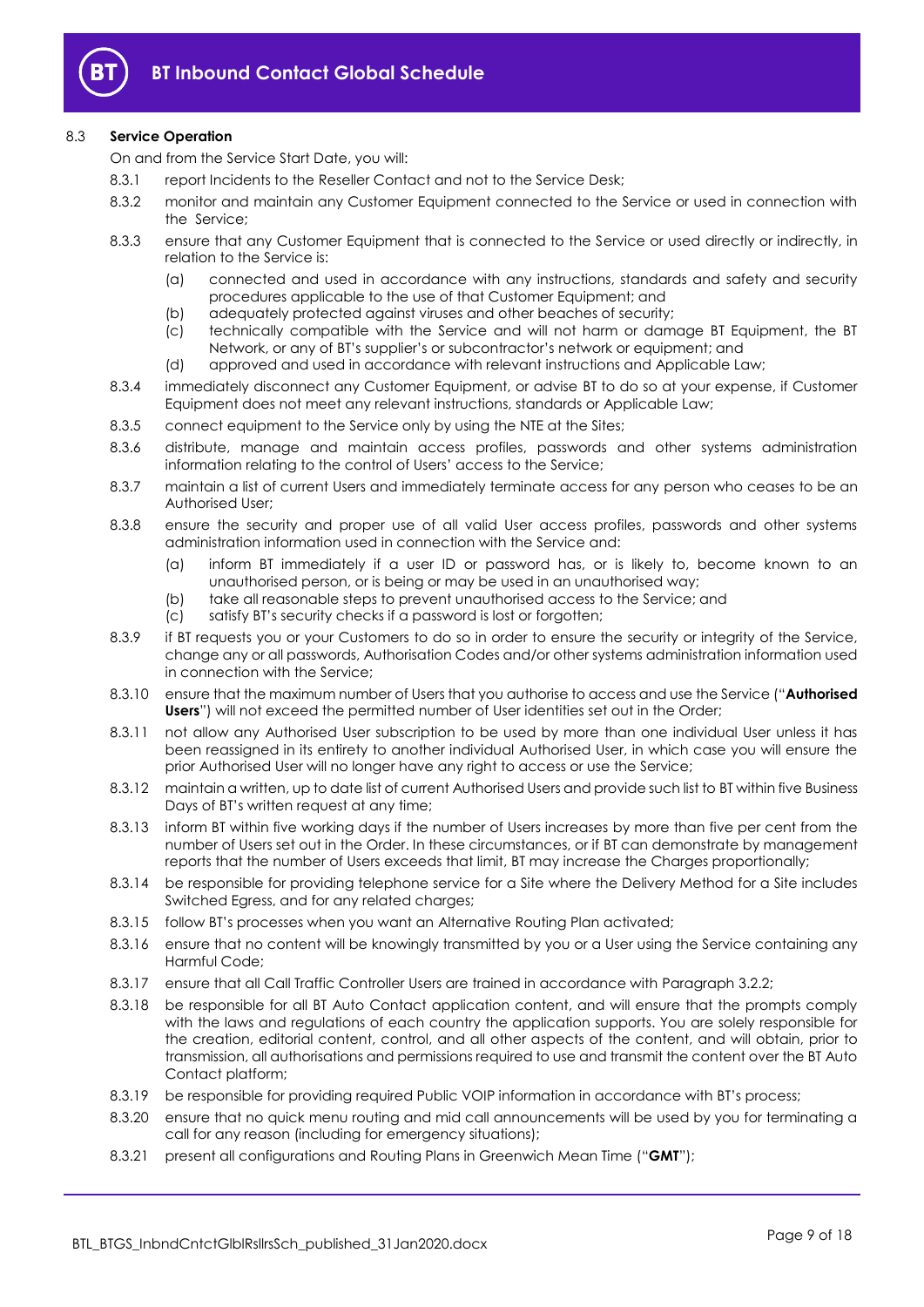

- 8.3.22 specify a specific Routing Plan for how incoming calls are handled and distributed to your Customers' call centre(s), and you will ensure that a routing feature will not be followed by the same feature (i.e., a day of the week routing strategy immediately followed by another day of the week routing strategy);
- 8.3.23 specify combinations of routing features or no features in the Routing Plan; and
- 8.3.24 specify an Alternative Routing Plan if one is required by you.

## 8.4 **The End of the Service**

- 8.4.1 BT will provide a release document for Non-Geographic Numbers (normally; Toll Free, Shared Cost or National Call Rate Numbers) to allow you to move these numbers to another carrier if you choose to on termination of the Service.
- 8.4.2 BT will not be responsible if the numbers provided cannot be ported to another carrier as the decision to allow portability of Non-Geographic Numbers is made by the originating carrier.
- 8.4.3 BT will not be liable for outages that may occur during the porting of these numbers from BT to another carrier.

## <span id="page-9-0"></span>**9 Notification of Incidents**

Where you become aware of an Incident:

- 9.1 the Reseller Contact will report it to BT's Service Desk;
- 9.2 BT will give you a unique reference number for the Incident;
- <span id="page-9-2"></span>9.3 BT will inform you when BT believes the Incident is cleared, and will close the Incident when:
	- 9.3.1 you confirm that the Incident is cleared within 24 hours of being informed; or
		- 9.3.2 BT has attempted unsuccessfully to contact you, in the way agreed between both of us, in relation to the Incident and you have not responded within 24 hours of BT's attempt to contact you.
- 9.4 If you confirm that the Incident is not cleared within 24 hours of being informed, the Incident will remain open, and BT will continue to endeavour to resolve the Incident and, where appropriate, BT will continue to measure Availability Downtime, until the Incident is closed as set out in Paragraph [9.3.](#page-9-2)

## <span id="page-9-1"></span>**10 Invoicing**

- 10.1 BT will invoice you for the Charges for the Service as set out in Paragraph [10.2](#page-9-3) in the amounts and currency specified in any Orders.
- <span id="page-9-3"></span>10.2 Unless stated otherwise in an applicable Order, BT will invoice you for:
	- 10.2.1 Installation Charges, on the Service Start Date(s);
	- 10.2.2 Recurring Charges, except Usage Charges, monthly in advance on the first day of the relevant month (for any period where Service is provided for less than one month, the Recurring Charges will be calculated on a daily basis);
	- 10.2.3 Usage Charges, monthly in arrears on the first day of the relevant month, calculated at the then current rates;
	- 10.2.4 De-installation Charges within 60 days of de-installation of the Service; and
	- 10.2.5 Any Termination Charges incurred in accordance with Paragraph [11](#page-10-0) upon termination of the relevant Service(s).
- 10.3 BT may invoice you for any of the following Charges in addition to those set out in the Order:
	- 10.3.1 Charges for investigating Incidents that you report to BT where BT finds no Incident or that the Incident is outside the Service Management Boundary;
	- 10.3.2 Charges for commissioning the Service as set out in Paragraph [7.2](#page-6-2) outside of Business Hours;
	- 10.3.3 Charges for restoring Service if the Service has been suspended in accordance with Clause 10.1.2 of the General Terms;
	- 10.3.4 Charges for cancelling the Service in accordance with Clause 17 of the General Terms;
	- 10.3.5 Charges for expediting provision of the Service at your request after you have been informed of the Reseller Committed Date;
	- 10.3.6 Charges for the provision of professional services, including application development, your special requests and/or training services;
	- 10.3.7 Charges for more than five configuration changes per Site per year;
	- 10.3.8 Charges for enabling more than five Users to access Call Traffic Controller; and
	- 10.3.9 any other Charges set out in any applicable Order or the BT Price List or as otherwise agreed between both of us.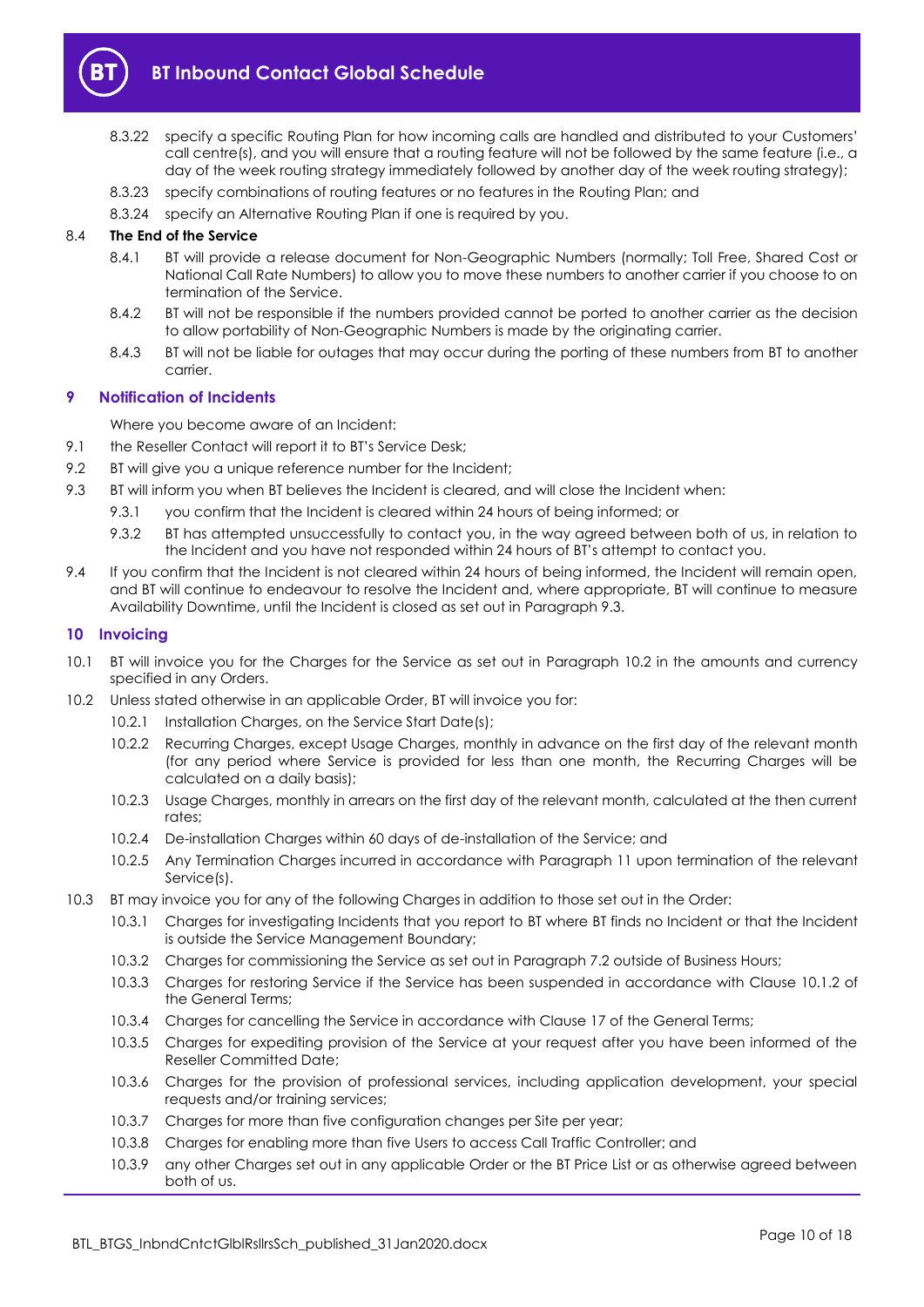

## <span id="page-10-0"></span>**11 Charges at the End of the Contract**

- 11.1 If you exercise your right under Clause 17 of the General Terms to terminate the Contract or any Service for convenience, you will pay BT:
	- 11.1.1 all outstanding Charges for Service rendered:
	- 11.1.2 De-installation Charges;
	- 11.1.3 any remaining Charges outstanding with regard to BT Equipment or Purchased Equipment;
	- 11.1.4 any other Charges set out in the Order; and
- 11.2 If you terminate during the Minimum Period of Service or any Renewal Period:
	- 11.2.1 for any parts of the Service that were terminated during the first 12 months of the Minimum Period of Service, Termination Charges, as compensation, equal to:
		- $(a)$
- (i) 100 per cent of the Recurring Charges for any remaining months of the first 12 months of the Minimum Period of Service; and
- (ii) 20 per cent of the Recurring Charges for the remaining months, other than the first 12 months, of the Minimum Period of Service; and
- (b) any waived Installation Charges; and
- 11.2.2 for any parts of the Service that were terminated after the first 12 months of the Minimum Period of Service or during a Renewal Period, Termination Charges, as compensation, equal to 20 per cent of the Recurring Charges for any remaining months of the Minimum Period of Service or the Renewal Period

## <span id="page-10-1"></span>**12 Service Amendment**

- <span id="page-10-3"></span>12.1 You may request, by giving BT Notice, a change to:
	- 12.1.1 an Order for the Service (or part of an Order) at any time before the applicable Service Start Date; or
	- 12.1.2 the Service at any time after the Service Start Date.
- 12.2 If you exercise your right under Paragraph [12.1,](#page-10-3) and except where a change results from BT's failure to comply with BT's obligations under the Contract, BT will, within a reasonable time, provide you with a written estimate, including:
	- 12.2.1 the likely time required to deliver the changed Service; and
	- 12.2.2 any changes to the Charges due to the changed Service.
- 12.3 BT has no obligation to proceed with any change that you request under Paragraph [12.1,](#page-10-3) unless and until BT has both agreed in writing on the necessary changes to the Charges, implementation timetable and any other relevant terms of the Contract to take account of the change.
- 12.4 If BT changes a Service (or part of Service) prior to the Service Start Date because you have given BT incomplete or inaccurate information, BT may, in BT's reasonable discretion, apply additional, reasonable one-time and Recurring Charges.

#### <span id="page-10-2"></span>**13 IP Addresses, Domain Names and Telephone Numbers**

- 13.1 Except for IP Addresses expressly registered in your name, all IP Addresses and Domain Names made available with the Service will at all times remain BT's property or the property of BT's suppliers and will be non-transferable. All of your rights to use such IP Addresses and/or Domain Names will cease on termination or expiration of the Service.
- 13.2 BT cannot ensure that any requested Domain Name will be available from or approved for use by the Internet Registration Authority and BT has no liability for any failure in the Domain Name registration, transfer or renewal process.
- 13.3 You warrant that you are the owner of, or are authorised by the owner of, the trade mark or name that you wish to use as a Domain Name.
- 13.4 You are responsible for all fees associated with registration and maintenance of your Domain Name, and will reimburse BT for any and all fees that BT pays to any Internet Registration Authorities, and thereafter be responsible for paying such fees directly to the relevant Internet Registration Authorities.
- 13.5 Telephone numbers made available with the Service will at all times remain BT's property and will be nontransferable, and all of your rights to use telephone numbers will cease on termination or expiration of the Service.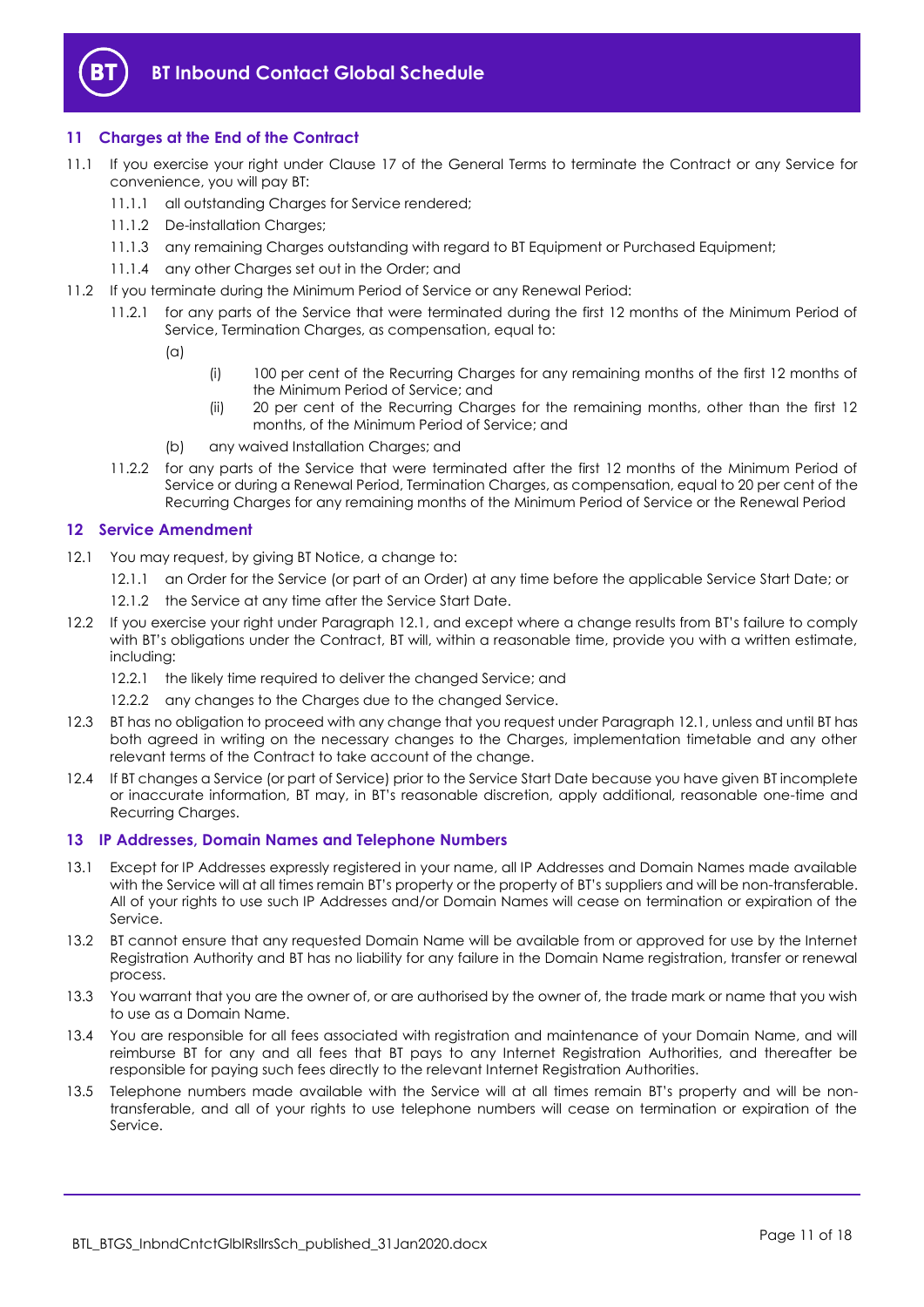

# <span id="page-11-0"></span>**Part C – Service Levels**

#### <span id="page-11-1"></span>**14 On Time Delivery**

#### <span id="page-11-7"></span>14.1 **On Time Delivery Service Level**

14.1.1 BT will deliver the Service on or before the Reseller Committed Date (the "**On Time Delivery Service Level**").

#### <span id="page-11-3"></span>14.2 **On Time Delivery Service Credits**

- 14.2.1 If BT does not meet the On Time Delivery Service Level, you may claim On Time Delivery Service Credits for each day that after the Reseller Committed Date until the Service is delivered at the Site, as set out in this Paragraph [14.2.](#page-11-3)
- 14.2.2 You may claim On Time Delivery Service Credits by reporting any failure to meet the On Time Delivery Service Level to the BT Service Desk in accordance with Paragraph [9.](#page-9-0)
- 14.2.3 On Time Delivery Service Credits are available up to a maximum amount equal to 100 per cent of the monthly Recurring Charge for the affected Site or Circuit.
- 14.2.4 If both of us have agreed a revised Reseller Committed Date in writing, or if BT exercises BT's right to revise the Reseller Committed Date as set out in Paragraph [14.3.1,](#page-11-4) the calculation of any On Time Delivery Service Credits will be made by reference to the revised Reseller Committed Date.

#### <span id="page-11-4"></span>14.3 **Exceptions**

- 14.3.1 If you request a change to the Service or any part of the Service, including, without limitation, any Purchased Equipment or any IP Address location, then BT may change the Reseller Committed Date to accommodate that change.
- 14.3.2 The On-Time Delivery Service Level does not apply to upgrades and/or changes to the Services, unless these require the installation of new components and have an agreed delivery date, in which case the Reseller Committed Date will be that agreed delivery date.
- 14.3.3 BT may expedite delivery of the Service for operational reasons or in response to a request from you, but this will not revise the Reseller Committed Date.
- 14.3.4 Where you do not provide the information required by BT, or comply with the provisioning rules and timescales provided by BT in writing, the On Time Delivery Service Level will not apply.

#### <span id="page-11-2"></span>**15 Service Availability**

## <span id="page-11-6"></span>15.1 **Availability Service Level**

- 15.1.1 From the Service Start Date, BT will provide the Service with a target availability corresponding to the applicable SLA Category for the Service as set out in the table in Paragraph [15.2.1](#page-11-5) below (the "**Availability Service Level**").
- 15.1.2 You may request Availability Service Credits for Qualifying Incidents at either:
	- (a) the Standard Availability Service Credit Rate, as set out in Paragraph [15.3.4;](#page-12-2) or
	- (b) as applicable, the Elevated Availability Service Credit Rate, as set out in Paragraph [15.3.5.](#page-12-3)

#### <span id="page-11-5"></span>15.2 **SLA Categories**

15.2.1 The following table sets out the Availability Annual Targets, the Maximum Annual Availability Downtime, the Maximum Monthly Availability Downtime, the Standard Availability Service Credit Rate, the Elevated Availability Service Credit Rate and the Service Credit Interval for each SLA Category:

| <b>SLA</b><br>Category | <b>Availability</b><br><b>Annual Target</b> | Maximum<br>Annual<br><b>Availability</b><br><b>Downtime</b> | Maximum<br><b>Monthly</b><br><b>Availability</b><br><b>Downtime</b> | <b>Standard</b><br><b>Availability</b><br><b>Service Credit</b><br>Rate | Elevated<br><b>Availability</b><br><b>Service Credit</b><br>Rate | <b>Service Credit</b><br>Interval |
|------------------------|---------------------------------------------|-------------------------------------------------------------|---------------------------------------------------------------------|-------------------------------------------------------------------------|------------------------------------------------------------------|-----------------------------------|
| $Cat A++$              | $\geq$ 99.999%                              | 5 minutes                                                   | 0 minutes                                                           | 4%                                                                      | 8%                                                               | 5 min                             |
| Cat A+                 | $\geq 99.99\%$                              | hour                                                        | 0 minutes                                                           | 4%                                                                      | 8%                                                               | 15 min                            |
| Cat A1                 | $\geq 99.97\%$                              | 3 hours                                                     | 0 minutes                                                           | 4%                                                                      | 8%                                                               | l hour                            |
| Cat A                  | $\geq$ 99.95%                               | 4 hours                                                     | 0 minutes                                                           | 4%                                                                      | 8%                                                               | I hour                            |
| Cat B                  | $\geq 99.90\%$                              | 8 hours                                                     | hour                                                                | 4%                                                                      | 8%                                                               | . hour                            |
| Cat C                  | $\geq$ 99.85%                               | 13 hours                                                    | 3 hours                                                             | 4%                                                                      | 4%                                                               | I hour                            |
| Cat D                  | $\geq 99.80\%$                              | 17 hours                                                    | 5 hours                                                             | 4%                                                                      | 4%                                                               | l hour                            |
| Cat E                  | $\geq 99.70\%$                              | 26 hours                                                    | 7 hours                                                             | 4%                                                                      | 4%                                                               | , hour                            |
| Cat F                  | $\geq 99.50\%$                              | 43 hours                                                    | 9 hours                                                             | 4%                                                                      | 4%                                                               | I hour                            |
| Cat G                  | $\geq 99.00\%$                              | 87 hours                                                    | 11 hours                                                            | 4%                                                                      | 4%                                                               | l hour                            |
| Cat H                  | $\geq$ 98.00%                               | 175 hours                                                   | 13 hours                                                            | 4%                                                                      | 4%                                                               | hour .                            |
| Cat I                  | $\geq 97.00\%$                              | 262 hours                                                   | 15 hours                                                            | 4%                                                                      | 4%                                                               | i hour                            |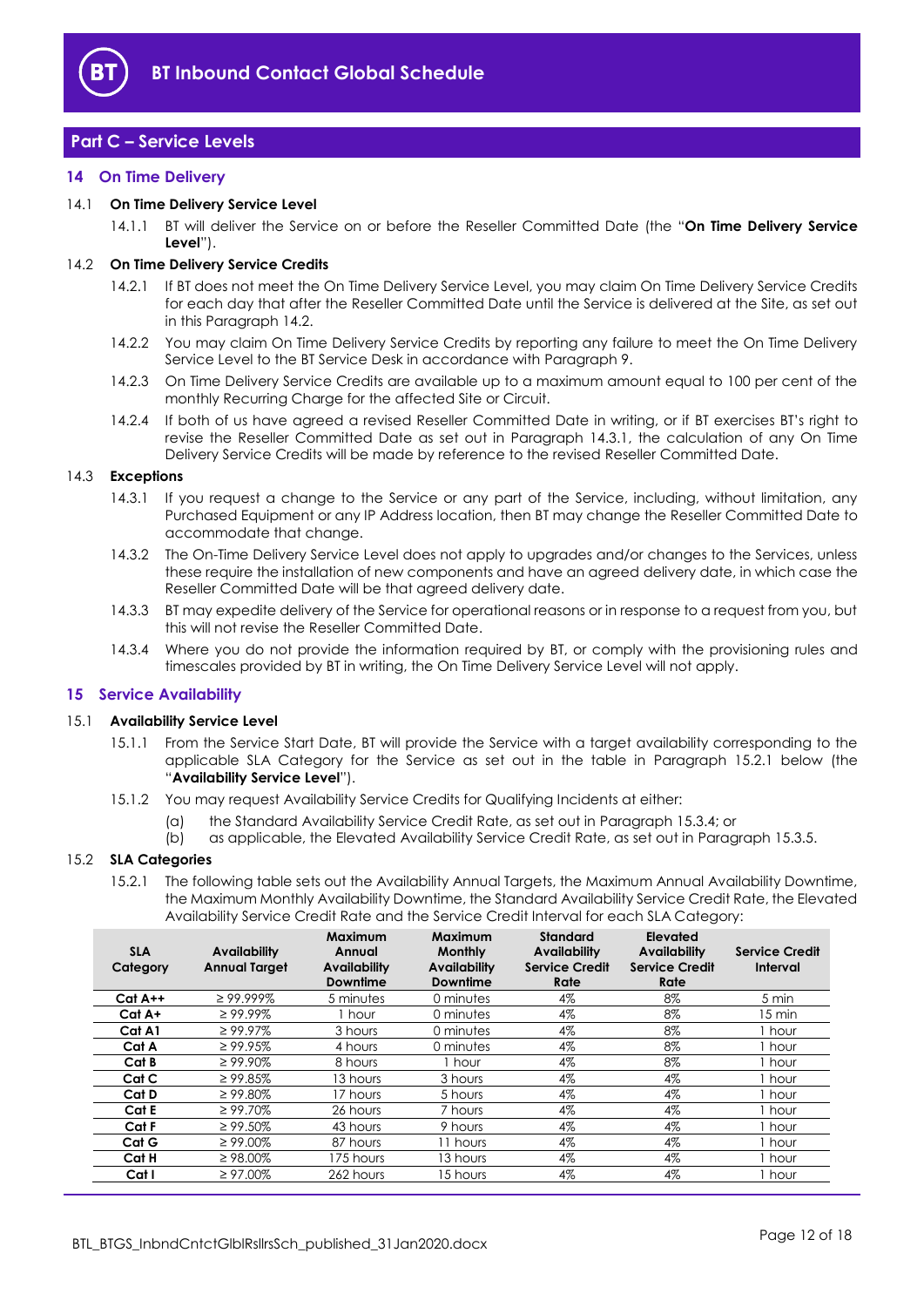

## <span id="page-12-4"></span>15.3 **Availability Service Credits**

- 15.3.1 If a Qualifying Incident occurs, BT will measure and record the Availability Downtime for the Site or Circuit starting from when you report a Qualifying Incident, and ending when BT closes the Incident in accordance with Paragraph [9.3.](#page-9-2)
- <span id="page-12-5"></span>15.3.2 BT will measure the Availability Downtime in units of full minutes during the Local Contracted Business Hours for Access Line Incidents, and during the Contracted Maintenance Hours for BT Equipment **Incidents**
- <span id="page-12-6"></span>15.3.3 Following the measurement taken in accordance with Paragraphs [15.3.1](#page-12-4) and [15.3.2,](#page-12-5) BT will calculate the Cumulative Availability Downtime for the calendar months in which the Qualifying Incident occurred (the "**Cumulative Monthly Availability Downtime**") and for the previous 12 consecutive calendar months (the "**Cumulative Annual Availability Downtime**").
- <span id="page-12-2"></span>15.3.4 In the event that a Site or Circuit has been installed for less than 12 consecutive months, BT will apply an assumed Cumulative Annual Availability Downtime for the previous 12 consecutive months for that Site or Circuit using the Availability Downtime data recorded to date.
- <span id="page-12-3"></span>15.3.5 If the Cumulative Monthly Availability Downtime of the Site or Circuit exceeds the Maximum Monthly Availability Downtime, you may request Availability Service Credits at the Standard Availability Service Credit Rate for each stated Service Credit Interval above the Maximum Monthly Availability Downtime.
- 15.3.6 If the Cumulative Annual Availability Downtime of the Site or Circuit exceeds the Maximum Annual Availability Downtime, you may request Availability Service Credits for all further Qualifying Incidents at the Elevated Availability Service Credit Rate for each started Service Credit Interval above the Maximum Annual Availability Downtime up to and until the Cumulative Annual Availability Downtime by Service is less than the Maximum Annual Availability Downtime.
- 15.3.7 Availability Service Credits are available up to a maximum amount equal to 100 per cent of the monthly Recurring Charges.

#### <span id="page-12-0"></span>**16 Resiliency Restoration**

#### <span id="page-12-10"></span>16.1 **Resiliency Restoration Service Level**

Where you have purchased a Resilient Service and experience loss of Service on any Resilient Component (which does not amount to a Severity Level 1 Incident), BT aims to restore Service to the affected Resilient Components within 24 hours of you reporting the Incident ("**Resiliency Restoration Service Level**") The Resiliency Restoration Service Level will not apply where there is a Qualifying Incident (in which case, the Availability Service Level will apply, in accordance with Paragraph [15\)](#page-11-2).

#### <span id="page-12-9"></span>16.2 **Resiliency Restoration Service Credits**

- 16.2.1 If the affected Resilient Components are not restored within 24 hours, you may request a Service Credit for each commenced hour in excess of the Resiliency Restoration Service Level ("**Resiliency Restoration Service Credit**").
- 16.2.2 Resiliency Restoration Service Credits are equal to 1 per cent of the total monthly Recurring Charges for the Resilient Service up to a maximum amount equal to 100 per cent of the monthly Recurring Charges.

#### <span id="page-12-1"></span>**17 Network Performance**

#### <span id="page-12-8"></span><span id="page-12-7"></span>17.1 **Post Dial Delay**

- 17.1.1 For any route(s) for On-net Calls (including the Access Lines that BT provides) or for the part of the call carried on the BT Network (including Access Line) for On-net to Off-net Calls ("**Qualifying Route**"), BT's target is for PDD to be five seconds or less.
- 17.1.2 If you experience PDD greater than five seconds on any Qualifying Route, you may report it to the BT Service Desk. BT will investigate the cause, and, if it is due to the BT Network, BT will resolve the fault as quickly as reasonably possible.

## 17.1.3 If either:

(a) the PDD persists for more than five Business Days; or

(b) you report three faults on the same Qualifying Route(s) in any month,

and the faults are due to the BT Network, BT will give you a Service Credit of 2 per cent of the monthly Site Charges of the originating Site.

## 17.2 **Transmission Rate**

17.2.1 For any Qualifying Route, BT's targets for Transmission Rates are 9.6 Kbits per second for Voice Band Data and 14.4 Kbits per second for fax. This is subject to the Customer Equipment being capable of transmitting at these rates.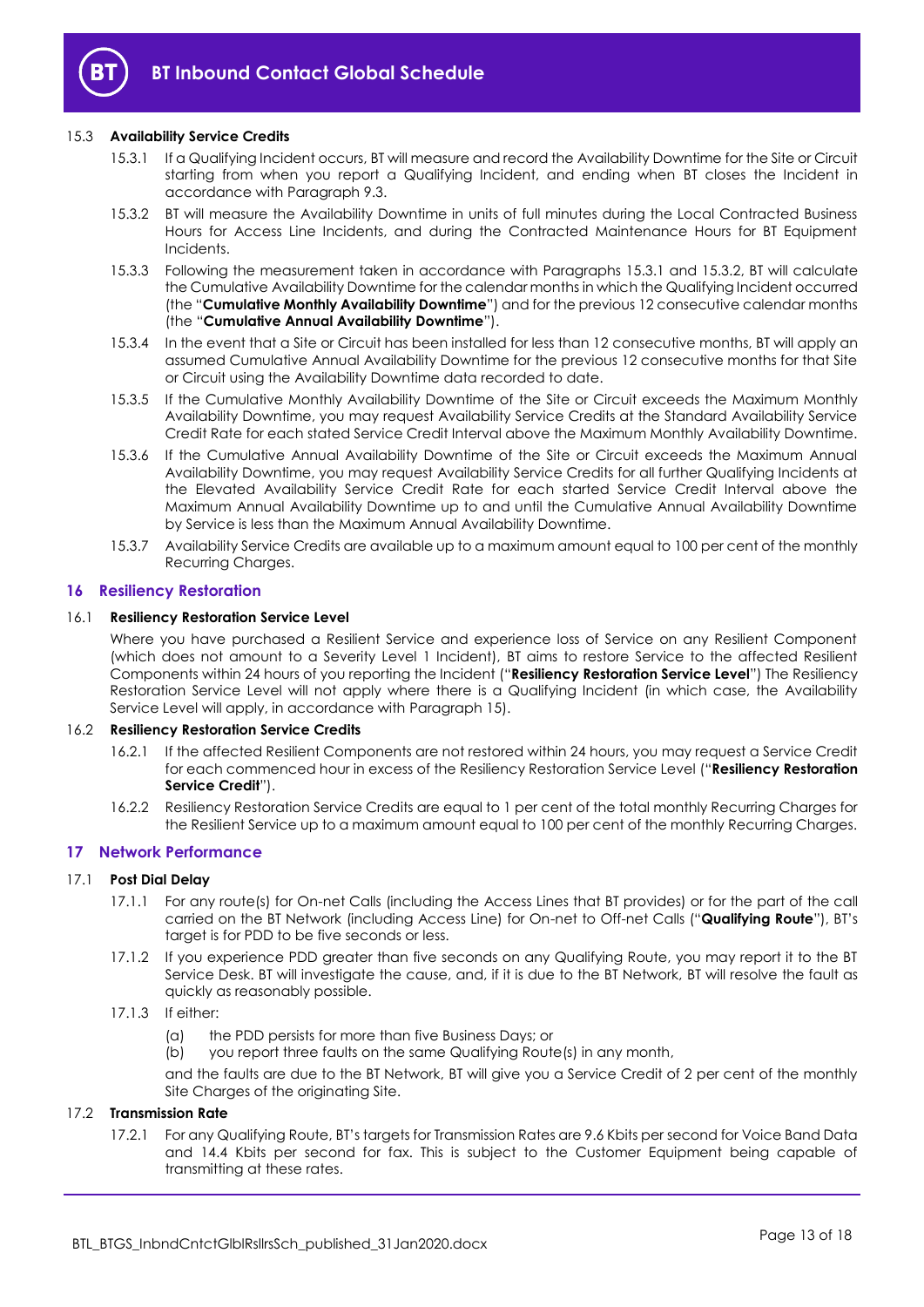

- 17.2.2 If you experience lower Transmission Rates on any Qualifying Route(s), you may report it to BT using the fault reporting procedures outlined in Paragraph [9.](#page-9-0) BT will investigate the cause, and if it is due to the BT Network, BT will resolve the fault as quickly as reasonably possible.
- 17.2.3 If either:
	- (a) the low Transmission Rate persists for more than five Business Days; or
	- (b) you report three faults on the same Qualifying Route(s) in any month

and the fault is due to the BT Network, then BT will give you a Service Credit of 2 per cent of the monthly Site Charges of the originating Site.

## <span id="page-13-0"></span>**18 Requests for Service Credits**

- <span id="page-13-1"></span>18.1 You may request applicable Service Credits within 28 days of the end of the calendar month in which an Incident occurred by providing details of the reason for the claim. Any failure by you to submit a request in accordance with this Paragraph [18.1](#page-13-1) will constitute a waiver of any claim for Service Credits in that calendar month.
- 18.2 Upon receipt of a valid request for Service Credits in accordance with Paragraph [18.1:](#page-13-1)
	- 18.2.1 BT will issue you with the applicable Service Credits by deducting those Service Credits from your invoice within two billing cycles of the request being received; and
	- 18.2.2 following expiry or termination of the Contract where no further invoices are due to be issued by BT, BT will pay you the Service Credits in a reasonable period of time.
- 18.3 All Service Levels and Service Credits will be calculated in accordance with information recorded by, or on behalf of, BT.
- 18.4 The Service Levels under this Schedule will not apply:
	- 18.4.1 in the event that Clause 8 of the General Terms applies;
	- 18.4.2 during any trial period of the Service;
	- 18.4.3 to failures due to any Force Majeure Event;
	- 18.4.4 if you cause a delay or do not provide any requested information in accordance with any reasonable timescales BT tells you about;
	- 18.4.5 to the targets for PDD and the Transmission Rate if you have ordered compression on an Access Line;
	- 18.4.6 to the targets for PDD if you use Site location codes or have a variable dial plan;
	- 18.4.7 for any Services using Public VOIP;
	- 18.4.8 to any Incident not reported in accordance with Paragraph [9](#page-9-0) above; or
	- 18.4.9 if you have not complied with the Contract.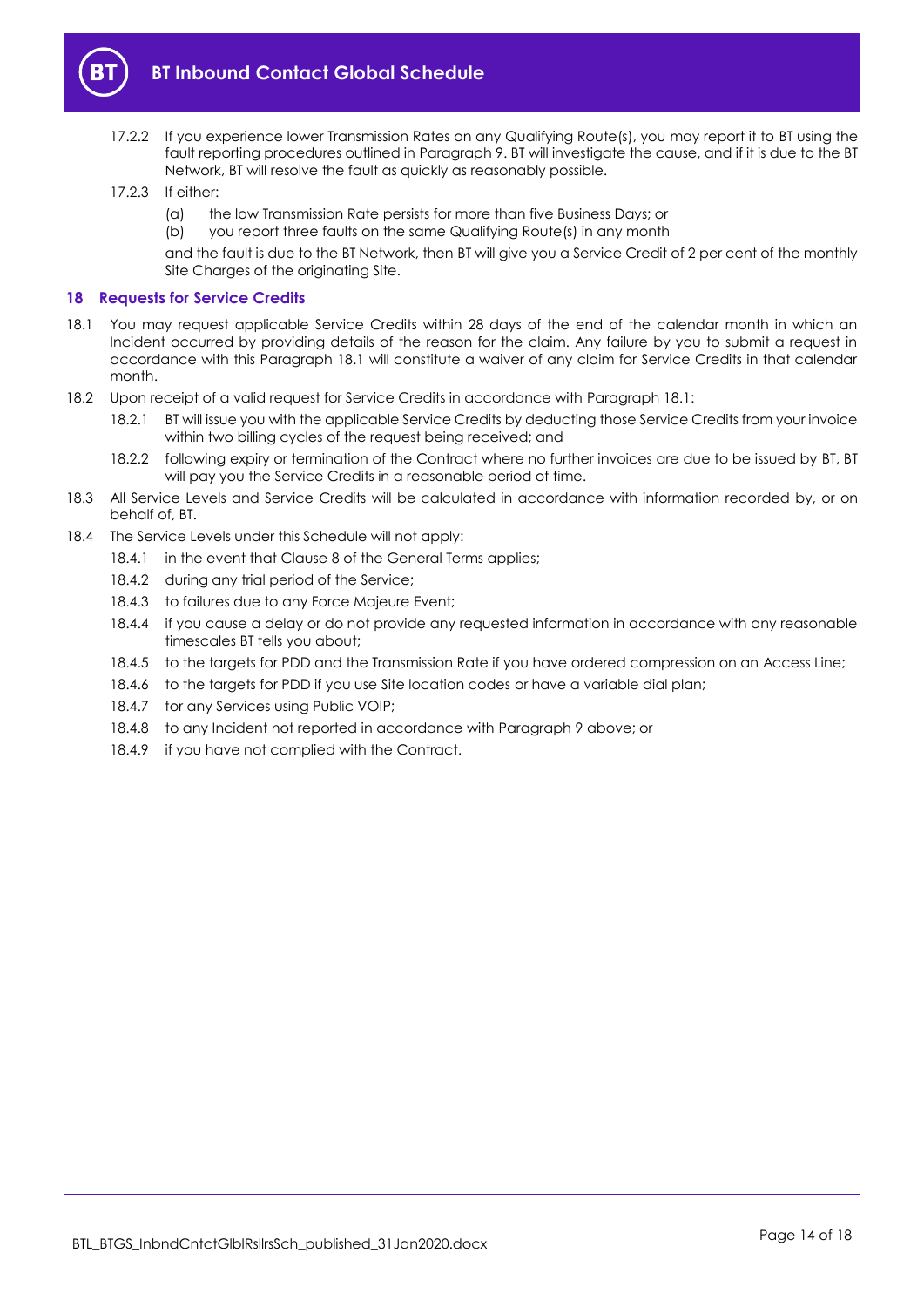

# <span id="page-14-0"></span>**Part D - Defined Terms**

## <span id="page-14-1"></span>**19 Defined Terms**

In addition to the defined terms in the General Terms for Resellers, capitalised terms in this Schedule will have the following meanings (and in the case of conflict between these defined terms and the defined terms in the General Terms for Resellers, these defined terms will take precedence for the purposes of this Schedule):

"**Acceptance Tests**" means those objective tests conducted by you, which, when passed confirm that you accept the Service and that the Service is ready for use save for any minor non-conformities, which will be resolved as an Incident as set out Paragraph [7.3.1](#page-6-4) an[d 7.3.2.](#page-6-5)

"**Access Line**" means a Circuit connecting a Site to the BT Network.

"**Alternative Routing Plan**" means the temporary Routing Plan to be activated by BT upon request by you in the event of an emergency or a specific business event such as a marketing campaign.

"**Application ID**" means an application identifier used to tag specific routing applications within the Reseller's Routing Plan.

"**Authorisation Code**" means a set of dialled digits a Caller enters that validate a User's identity. If digits are incorrect or not entered, the call will be disconnected.

"**Authorised User**" has the meaning given in Paragraph [8.3.10.](#page-8-1)

"**Availability**" means the period of time when the Service is functioning.

"**Availability Downtime**" means the period of time during which a Qualifying Incident exists as measured by BT in accordance with Paragraph [15.3.1.](#page-12-4)

"**Availability Service Credit**" means the Service Credit calculated at the Standard Availability Service Credit Rate or at the Elevated Availability Service Credit Rate as applicable.

"**Availability Service Level**" has the meaning given in in Paragraph [15.1.1.](#page-11-6)

"**BT Auto Contact**" means the network based service that provides self-service applications using IVR or interactions via other channels, and contains the collection of features set out in Paragraph [3.3.1.](#page-2-2)

"**Business Hours**" means between the hours of 0800 and 1700 in a Business Day.

"**Business User Interface**" means the feature set out in Paragraph [3.3.1\(k\).](#page-3-1)

"**Call Detail Report**" means the report, which includes detailed analysis of individual calls.

"**Call Traffic Controller**" means the web interface through which you can gain immediate control over Service applications (e.g., emergency plan activation, modification of Routing Plan parameters, and verification of your data).

"**Call Traffic Reporter**" means the set of standard reports as set out in the User Guide and the Call Detail Report. "**Caller**" means the person calling your Customer.

"**Calling Line Identity**" or "**CLI**" is the feature on the Service, which identifies the call number to the User.

"**Caller Pays**" means the Caller will pay the PSTN call charges to connect to the Inbound Node.

"**Circuit**" means any line, conductor, or other conduit between two terminals by which information is transmitted, and that is provided as part of the Service.

"**Content**" means applications, data, information (including emails), video, graphics, sound, music, photographs, software or any other material.

"**Contracted Maintenance Hours**" means the times during which BT will provide maintenance for BT Equipment, which will be Business Hours unless specified otherwise in the Order.

"**Corporate ID**" means a corporate identifier, which identifies you on BT's systems.

"**Cumulative Annual Availability Downtime**" has the meaning given in Paragraph [15.3.3.](#page-12-6)

"**Cumulative Monthly Availability Downtime**" has the meaning given in Paragraph [15.3.3.](#page-12-6)

"**Customer**" means any customer that you resell the Inbound Contact Global Service to.

"**Customer Equipment**" means any equipment including any Purchased Equipment and any software, other than BT Equipment, used in connection with the Inbound Contact Global Service.

"**Dedicated Access Line**" means an Access Line, which provides a direct access connection between a Site and the Outbound Node.

"**De-installation Charges**" means the charges payable by you on de-installation of the Service that will be equal to the then current rates for Installation Charges on the date of de-installation.

"**Delivery Method**" means a logical link between the Outbound Node and the call centre, which may be an Access Line or Switched Egress.

"**Dialled Number Identification Service**" or "**DNIS**" means the feature described in Paragraph [2.3.1](#page-1-5) of this Schedule.

"**Domain Name**" means a readable name on an Internet page that is linked to a numeric IP Address.

"**Domestic Toll Free**" means the method by which a Caller makes a voice call using a telephone number that is usually free to the Caller and which is normally connected to the Inbound Node in the originating country. (Calls may not be free for all Callers, such as calls from mobile telephones or hotels).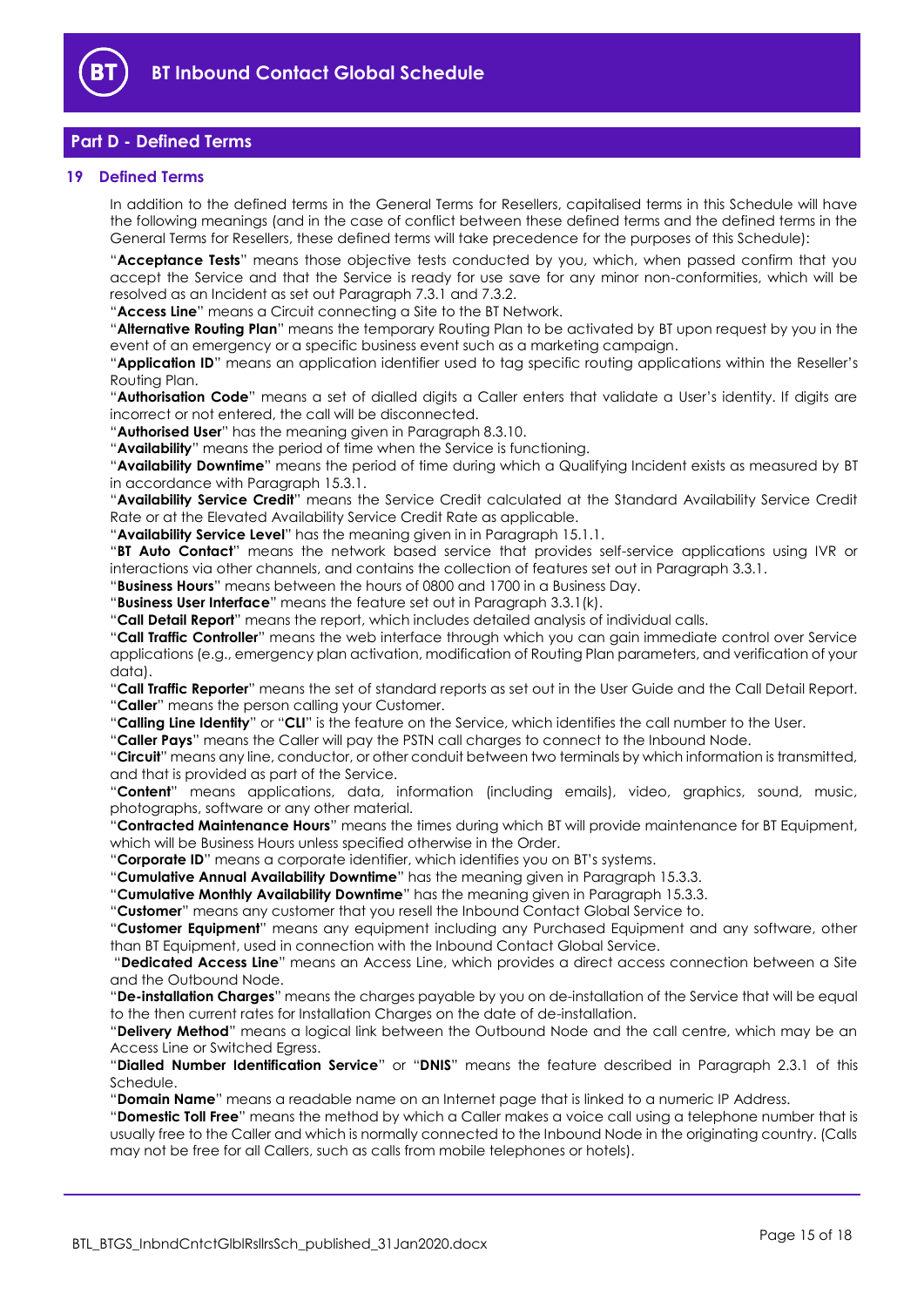

"**Dual - Tone Multi Frequency**" or "**DTMF**" means a signal used by the telecommunication network to route telephone calls or pass along information.

"**Elevated Availability Service Credit Rate**" means the applicable rate as set out in the table at Paragraph [15.2.1](#page-11-5) for the relevant SLA Category.

"**Geographic Routing**" means routing configurations are defined based on a call's point of origin.

"**Greenwich Mean Time**" or "**GMT**" means the standard time zone measured at the Royal Observatory in Greenwich, London.

"**Harmful Code**" means any program, routine or device, which is designed to delete, disable, deactivate, interfere with or otherwise harm any software, program, data, device, system or service, including without limitation, any 'time bomb', virus, drop dead device, malicious logic, worm, Trojan horse or trap or back door. "**Inbound Node**" means the Node where incoming calls access the BT Network.

"**Incident**" means an unplanned interruption to, or a reduction in the quality of, the Service or particular element of the Service.

"**Installation Charges**" means those Charges set out in the Order in relation to installation of the Service and/or any Purchased Equipment, Customer Equipment and/or BT Equipment as applicable.

"**Integrated Services Digital Network**" or "**ISDN**" means a set of communication standards for simultaneous digital transmission of voice, video, data, and other network services over the traditional circuits of the PSTN.

"**Interactive Voice recognition and Response**" or "**IVR**" means a technology that usually prompts for the Caller to provide information either verbally or manually to enable routing of calls.

"**International Direct Dialling**" or "**IDD**" means the method by which a Caller makes an international voice call by dialling the telephone number of a different country and connecting to the called party without involving an operator .

"**International Toll Free**" means the method by which a Caller makes a voice call using a telephone number that is usually free to a Caller where the call is routed internationally before reaching the Inbound Node. (Calls may not be free for all Callers, such as calls from mobile phones or hotels).

"**Internet**" means a global system of interconnected networks that use a standard Internet Protocol to link devices worldwide.

"**Internet Protocol**" or "**IP**" means a communications protocol for devices connected to the Internet that specifies the format for addresses and units of transmitted data.

"**Internet Registration Authority**" means an internationally recognised organisation that logs the registered owners of Domain Names and manages Domain Name registries for the country or international community that it represents.

"**IP Address**" means a unique number on the Internet of a network card or controller that identifies a device and is visible by all other devices on the Internet.

"**IVR**" means interactive voice recognition and response.

"**Local Area Network**" or "**LAN**" means the infrastructure that enables the ability to transfer IP services within Sites (including data, voice and video conferencing services).

"**Local Contracted Business Hours**" means the times during which maintenance of any Access Line is provided, which will be Business Hours unless specified otherwise in the Order.

"**Maximum Annual Availability Downtime**" has the meaning given in the table at Paragraph [15.2.1](#page-11-5) for the relevant SLA Category.

"**Maximum Monthly Availability Downtime**" has the meaning given in the table at Paragraph [15.2.1](#page-11-5) for the relevant SLA Category.

"**Minimum Period of Service**" means a period of 12 consecutive months beginning on the Service Start Date, unless otherwise set out in an Order.

"**Monthly Charges**" means the monthly Recurring Charges for the Service and the sum of the Usage Charges for the three full previous months divided by three.

"**National Call Rate Number**" means the Caller pays a portion of the PSTN call charges to connect to the Inbound Node.

"**Network Terminating Equipment**" or "**NTE**" means the BT Equipment used to provide the Service, either at the point of connection between the BT Network and the Access Line, or provided at the Sites for connection to the Network Terminating Unit.

"**Network Terminating Unit**" or "**NTU**" means the socket where your wiring, equipment or existing qualifying data service is connected to the Access Line.

"**Node**" means the point where your equipment is connected to the BT Network.

"**Notice of Non-Renewal**" has the meaning given in Paragraph [6.2.2.](#page-4-3)

"**Notice to Amend**" has the meaning given in Paragraph [6.2.1.](#page-4-4)

"**Off-net Call**" means a call, some or all of which is transported on the PSTN.

"**On-net Call**" means a call that is routed between two Sites on the BT Network without using the PSTN at any point.

"**On Time Delivery Service Credits**" means 4% of the Recurring Charges for the applicable Site, per day. "**On Time Delivery Service Level**" has the meaning given in Paragraph [14.1.](#page-11-7)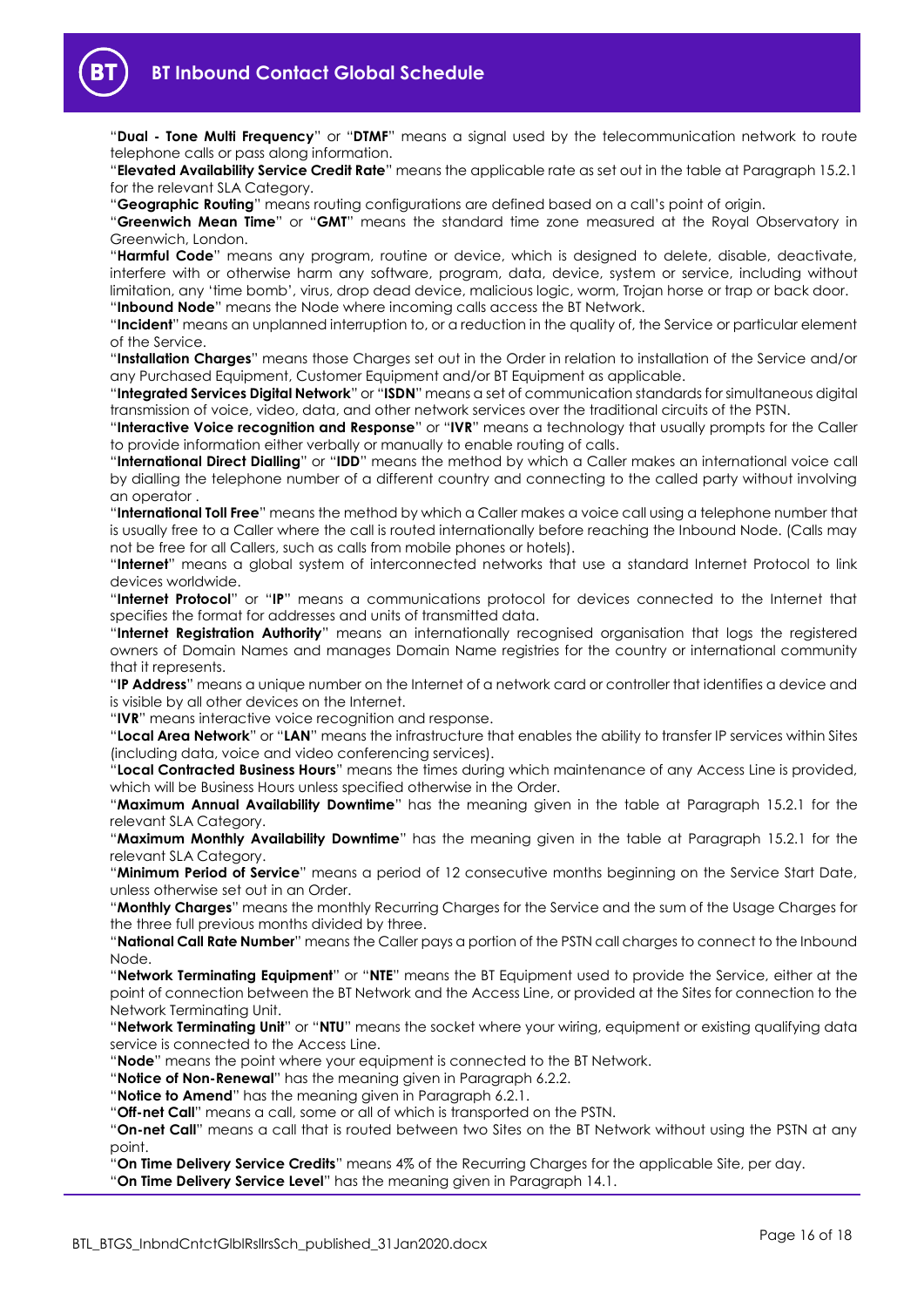

"**Outbound Node**" means the Node that is connected to a Site by the Delivery Method.

"**Payment Card Industry**" or "**PCI**" means security standards developed by the payment card industry (Visa, Mastercard, Amex, etc) on handling consumer information.

"**PCI**" means Payment Card Industry.

"**PIN Routing**" means the feature that defines the outcome of a call based on the digits entered by a Caller. If no match is found, a call will go to a default outcome.

**"Planned Maintenance"** means any Maintenance BT has planned to do in advance.

"**Post Dial Delay**" or "**PDD**" means the feature as set out in Paragraph [17.1.](#page-12-7)

"**PSTN**" means Public Switched Telephone Network, which is the concentration of the world's public circuit switched telephone networks.

"**Public VOIP**" means a consumer grade VOIP service primarily accessed by the Internet, which includes third party services such as Skype.

"**Public VOIP Access Number**" means an Access Line number using Public VOIP.

"**Qualifying Incident**" means a Severity Level 1 Incident, except where any of the following events have occurred:

- (a) the Service has been modified or altered in any way by you, or by BT in accordance with your instructions;
- (b) Planned Maintenance;
- (c) you have performed any network configurations that BT did not approve;
- (d) an Incident has been reported and BT cannot confirm that an Incident exists after performing tests; or
- (e) you requested BT to test the Service at a time when no Incident has been detected and/or reported.

"**Qualifying Route**" has the meaning given in Paragraph [17.1.1.](#page-12-8)

"**Recurring Charges**" means the Charges for the Service or applicable part of the Service that are invoiced repeatedly in every payment period (e.g. every month), as set out in the Order.

"**Renewal Period**" means for each Service, the initial 12 month period following the Minimum Period of Service, and each subsequent 12 month period.

"**Reseller Committed Date**" has the meaning given in Paragraph [7.1.4.](#page-6-6)

"**Reseller Contact**" has the meaning give in Paragraph 8.1.1.

"**Resiliency Restoration Service Credit**" has the meaning given in Paragraph [16.2.1.](#page-12-9)

"**Resiliency Restoration Service Level**" has the meaning given in Paragraph [16.1.](#page-12-10)

"**Resilient Component**" means, with respect to a Resilient Service, any of the Access Lines, BT Equipment or Purchased Equipment.

"**Resilient Service**" means a Service or part of a Service, as set out in the Order, where BT provides:

- (a) Two or more Access Lines, to provide more resiliency;
- (b) BT Equipment and/or Purchased Equipment; and
- (c) Maintenance service 24 hours a day and seven days a week, including public holidays in respect of (a) and (b) above.

"**Routing Plan**" means the plan that contains the preferred path or paths through the BT Network, the PSTN and the Delivery Method(s), via which a call may be delivered to your Customer's Site, and other routing parameters as agreed between both the parties.

"**Service**" has the meaning given in Paragraph [1.](#page-1-3)

"**Service Credit Interval**" means as set out in the table at Paragraph [15.2.1](#page-11-5) for the relevant SLA Category.

"**Service Desk**" has the meaning given in Paragraph [7.1.1.](#page-6-7)

"**Service Level**" means each of the On Time Delivery Service Level, the Availability Service Level and the Resiliency Restoration Service Level.

"**Service Management Boundary**" has the meaning given in Paragraph [4.1.](#page-3-2)

"**Service Number**" means a telephone number which starts with a specific code that identifies the charging mechanism associated with that telephone number.

"**Service Options**" has the meaning given in Paragraph [3.](#page-2-0)

"**Severity Level 1 Incident**" means an Incident that cannot be circumvented and that constitutes a complete loss of Service at the Site or Circuit and in respect of a Resilient Service, excluding any loss of service of a Resilient Component where you still have access to the Service through the other back-up Resilient Component.

"**Shared Cost**" means the Caller pays a portion of the PSTN call charges to connect to the Inbound Node.

"**Site**" means a location at which the Service is provided.

"**Site Charges**" means the costs associated with a location where Service is provided.

"**SLA Category**" means the category, as set out in the Order that, in accordance with the table set out at Paragraph [15.2.1,](#page-11-5) specifies the following in relation to the Service, Site or Circuit:

(a) Availability Annual Target;